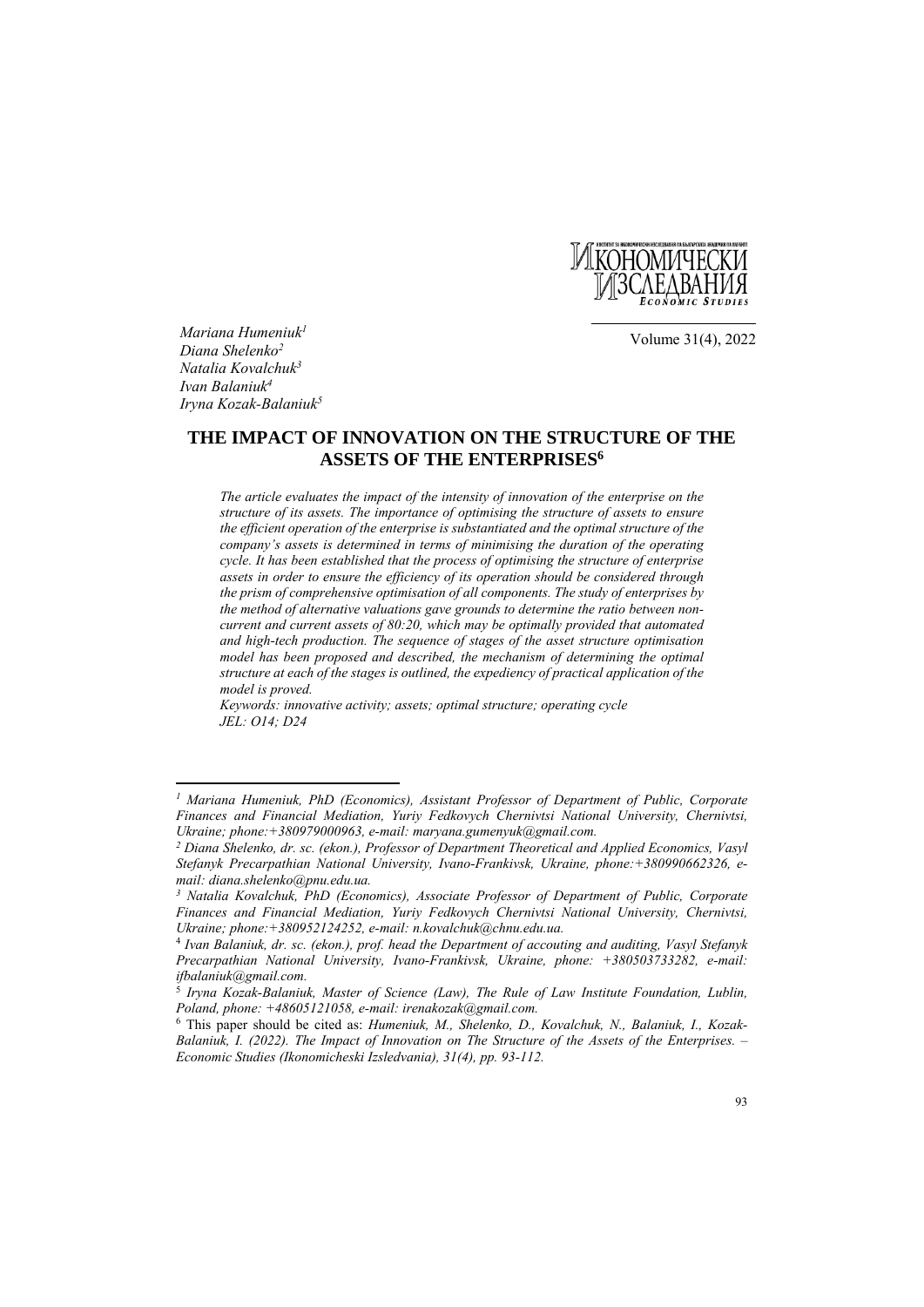#### **Introduction**

In modern conditions, the development of the world economy is closely linked with the pace of scientific and technological progress. Therefore, innovation is one of the key sources and prerequisites for enterprise development and economic growth in general.

Innovation is considered as an implementation process that extends to a new or significantly improved product (good or service) or process, a new marketing method or a new organisational method in business practice, organisation jobs and external relations (OECD, 2015). Innovative activity characterises the harmonised interaction in accordance with the needs, available assets of the enterprise and scientific and technical potential, which leads to the improvement of quantitative growth indicators, encourages the revival of economic activity and business activity of the enterprise.

In today's market conditions, only those companies that can quickly adapt to new requirements, offer consumers quality products, use innovative technologies and develop effective development strategies function effectively. In addition, the priority component of the enterprise should be to increase the competitiveness of goods and services, reduce production costs, improve its quality. The growth of innovation activity will allow to outpace the pace of development of other enterprises and sectors of the economy.

The implementation of innovative activities affects the structure of assets of the enterprise, which necessitates the study of the ratio of different components of property during the implementation of innovations and analyse the impact of such a structure on individual indicators of financial condition.

In the process of optimising the asset structure of enterprises, the criteria that best meet modern economic requirements, environmental challenges and internal targets are used.

# **The Literature Review**

Research by Ukrainian and foreign authors (Vasylenko, 2015; Tkach, 2012; Fatkhutdinov, 2016; Ramos et al., 2016) is devoted to the study of problems related to innovative development and management of innovative processes at the enterprise.

The strategic goals of managing innovative activities of the enterprise aimed at resource conservation are to reduce the cost of production resources and increase its efficiency (Bagrova, Yudina, 2013). Effective management of innovation is a necessary prerequisite for determining the directions of further development of the enterprise and strengthening its competitive position in the market environment (Sakhatskyi, Kazandzhi, 2017). E. Lousã (2013) developed and applied a number of indicators to compare enterprises of different technological industries and different scales of activity, as well as to better characterise and analyse the organisation in terms of its own activities focused on innovation.

The ability of the enterprise to carry out innovative activities is defined by researchers as innovative potential. Accordingly, the innovation potential is characterised by a system of resources required for basic and applied research, design and technological work focused on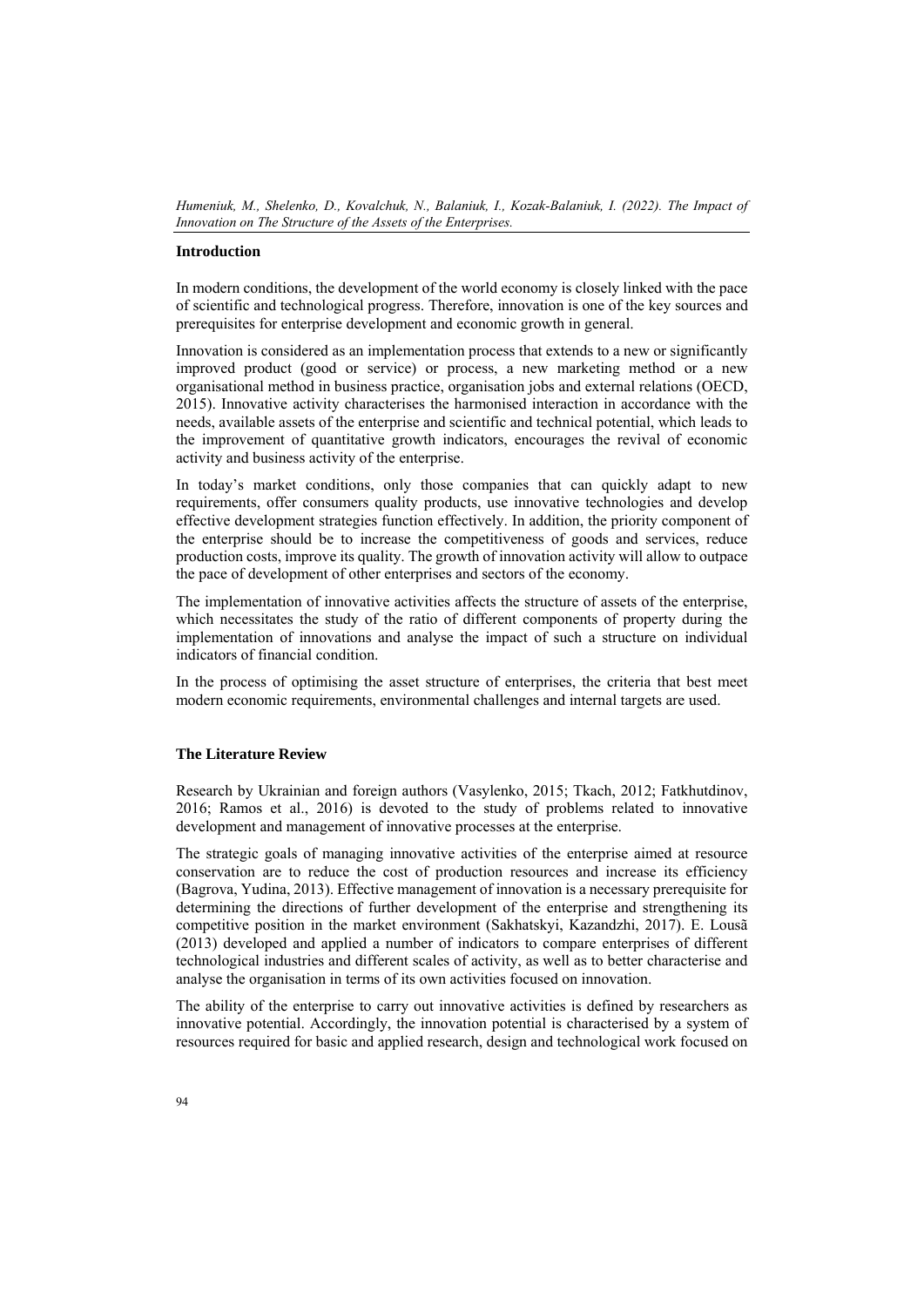solving scientific, scientific and technical, social and economic and environmental problems of the enterprise (Dudar & Melnichenko, 2008). Researchers identify four levels (high, medium, low and zero innovation opportunities) of innovation potential of the enterprise, which can be used to determine the ability of the enterprise to implement new technologies in economic turnover and, at the same time, provide financial needs of current production and economic activities. Levels of innovation potential are differentiated depending on the availability of own financial resources (Garbar, 2020).

A group of scientists has developed a model of adaptive management of innovation processes in conditions of uncertainty, taking into account the risk factor in enterprises. The results of the practical application of the model allow to make management decisions and adapt to changes in the external environment in the operational management of innovation in the enterprise and can be used to solve other problems of optimising management processes (Babenko et al., 2017). At the same time, other researchers have identified five models (collaboration, outsourcing, licensing, trade, and incorporation), the combination of which determines the openness of the company's innovation strategy (Lamberti et al., 2016).

Theoretical and practical substantiation of issues related to asset structure management in order to ensure the effective operation of enterprises, devoted to the scientific works of economists (Blank, 2008; Mizina, 2010). Asset structure is the share of assets in different categories of enterprises. It is constantly adjusted along with changes in industrial structure and market competition and is the result of the coordination of goals and management strategies at different stages of enterprise activity. The structure of assets mainly affects the value of the enterprise, as well as profit, liquidity and risk control of the enterprise (Liu et al., 2019). Optimisation of the structure and composition of the company's assets should be aimed, on the one hand, to ensure the useful use of certain species in the future and on the other – to increase the total potential ability to generate operating profit (Nosach, Lebedeva, 2019).

Today there are no strict rules for choosing the optimal organisational structure of the enterprise and its assets for innovation. Scientists have proposed an approach to optimise the structure of investment resources of the enterprise and the choice of funding based on the criterion of optimising economic security (Zlotenko et al., 2019). Differences in the formation of the asset structure of large and small enterprises, in particular under the influence of innovation, were studied by Wagenvoort, R. (2003).

Problems of optimising the structure of non-current and current assets in terms of their components were also studied by economists (Bashnyanin, 2012; Gura, 2012; Vlasova, 2013; Koshelyok, 2015; Fedorova, 2016). M. Humeniuk (2016) argued for the need to upgrade fixed assets through the use of innovative technologies in the production process.

Without underestimating the importance of these studies, we note that there are a number of issues that need attention and solutions, such as: the application of a comprehensive approach to optimising the asset structure of the enterprise in terms of innovative development to ensure the efficiency of its activities.

Thus, the above arguments indicate that in a competitive environment, the question of the innovation component in optimising the structure of enterprise assets is relevant.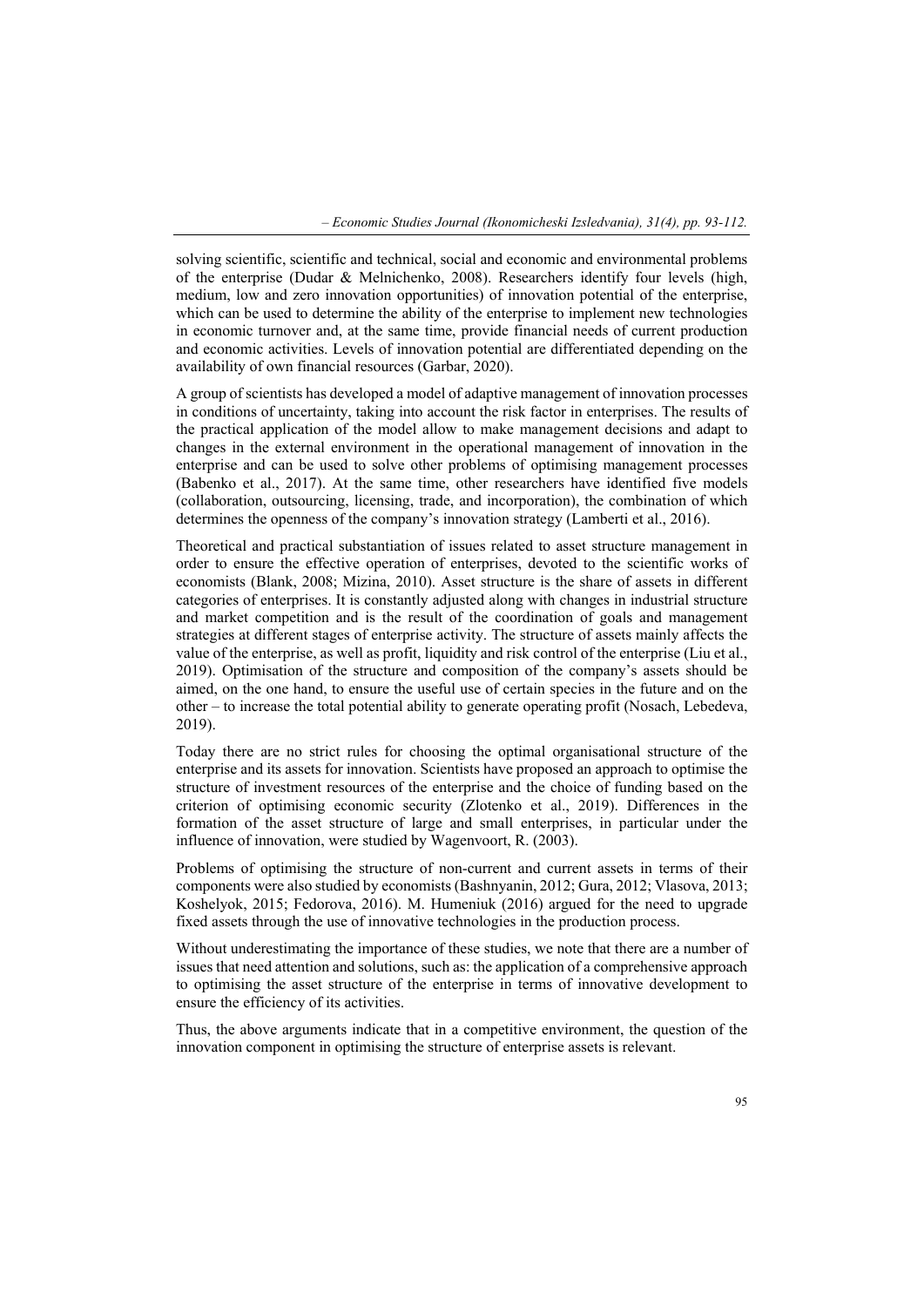## **Research Methodology**

The purpose of the study is to assess the impact of the intensity of innovation of the enterprise on the structure of its assets and justification of the optimal structure of assets of the enterprise by optimising the production process by reducing the duration of the operating cycle.

In the process of research, the method of expert assessments was used, which from a professional point of view allows to more accurately identify problems in functioning enterprises. Each enterprise is a unique economic system, so the universal standardised methods and models, which are based on certain mathematical laws, do not allow for the application of an individual approach in the implementation of management decisions. The method of expert assessments is one of the main methods of scientific and technical forecasting, which is based on the assumption that based on the opinions of experts, it is possible to build an adequate model for the future development of the forecasting object.

The object of the study were two highly efficient Ukrainian enterprises (ALS "Trembita" and LLC "Hals-2000") and a leader among beverage producers in the Polish market Grupa Krynica Vitamin. The obtained indicators of financial statements of enterprises were evaluated by experts (employees of the Department of Economic Development, Industry and Infrastructure of Ivano-Frankivsk Regional State Administration and the Department of Regional Development of Chernivtsi Regional State Administration, representatives of innovative enterprises – a total of 10 people) and analysed by us. Based on the processing and analysis of the collected data, alternative variations of the composition and structure of assets of the studied enterprises have been identified. According to the results of the assessment of the enterprise, the optimal ratio between non-current and current assets has been found. The reliability of the results has been confirmed: the structure of assets of one of the studied enterprises, which is innovative and active, is proportional to the obtained optimal ratio. The results of the study are recognised as practically significant and will be implemented in other enterprises.

It has been proved that the use of the method of expert assessments in the process of optimising the structure of assets, taking into account the innovation component, contributes to the adoption of informed, rational and sound decisions.

The study also used such a method of economic analysis as a comparison − to compare over time the indicators of innovation activity of industrial enterprises in Ukraine and Poland. To achieve this goal, data from the State Statistics Service of Ukraine and the Central Statistical Office of Poland were used.

## **Results of Analysis**

In the current economic environment, most companies in Ukraine rely on a conservative business model, where business is seen as an activity focused on performing certain functions and resource management. As a result of such activities, the production and sale of goods or services in exchange for cash or other goods and services are carried out. Often companies use a "strategy of transfer and borrowing", which is to use the world's scientific and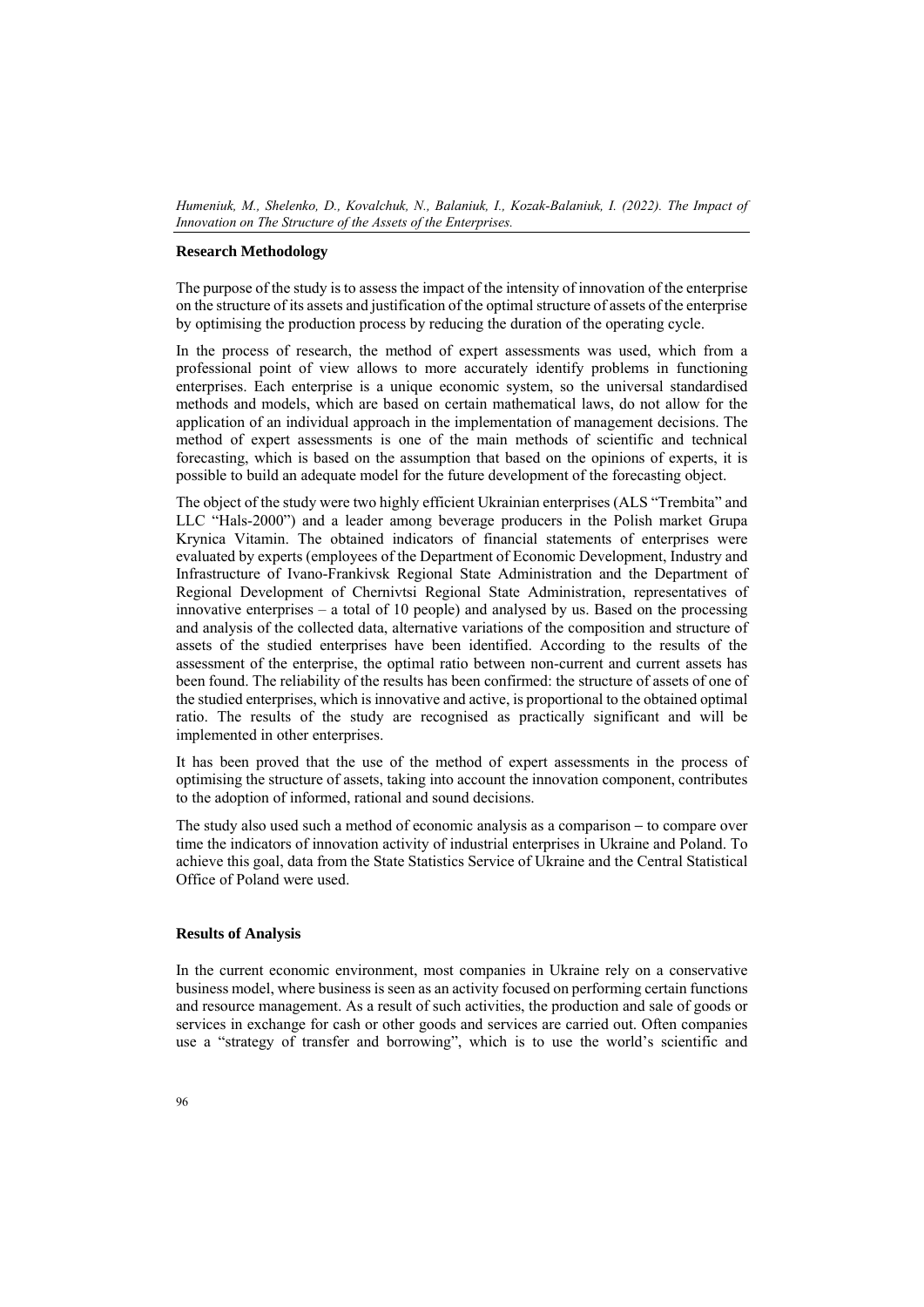technological potential and transfer innovations created abroad in their own economy or start producing products that are already manufactured in developed countries. However, applying the experience of economically developed countries in Ukraine by simple transfer is not always appropriate, as it is necessary to take into account the specifics of the country and the state of its economy.

The result of European integration should be a change from a conservative business model to an innovative one – as a result of increased competition between Ukrainian and foreign manufacturers. That is why the implementation of innovative activities is a key task of Ukrainian enterprises, which has certain features of asset and capital management.

Considering the dynamics of the number of enterprises engaged in innovation activities in Ukraine, we note: in 2015, innovation activities in the industry were carried out by 824 enterprises, or 17.3% of those surveyed; in 2017 − 759 enterprises, or 16.2% of the surveyed; in 2019 − 782 enterprises or 15.8% of the surveyed. Thus, we observe a decrease in the intensity of innovation and its quality (Scientific and Innovation of Ukraine, 2020, p. 71).

The development of innovation infrastructure in one of the EU countries, Poland, is more intensive. There is a significant gap between Ukraine and Poland in terms of the share of enterprises engaged in innovation (Figure 1). Thus, the share of innovation-active enterprises in the total number of industrial enterprises in Poland in 2019 was 2.5 times higher and amounted to 39.6% (Scientific and Innovative Activity of Ukraine, 2020, p. 71; Statistical Yearbook of the Regions, 2020, p. 102). If in Poland, during the study period, the share of enterprises engaged in innovation in the total number of industrial enterprises increased, in Ukraine, there was a tendency to decrease in 2019.



The share of enterprises engaged in innovation

*Source: Authors.* 

Figure 1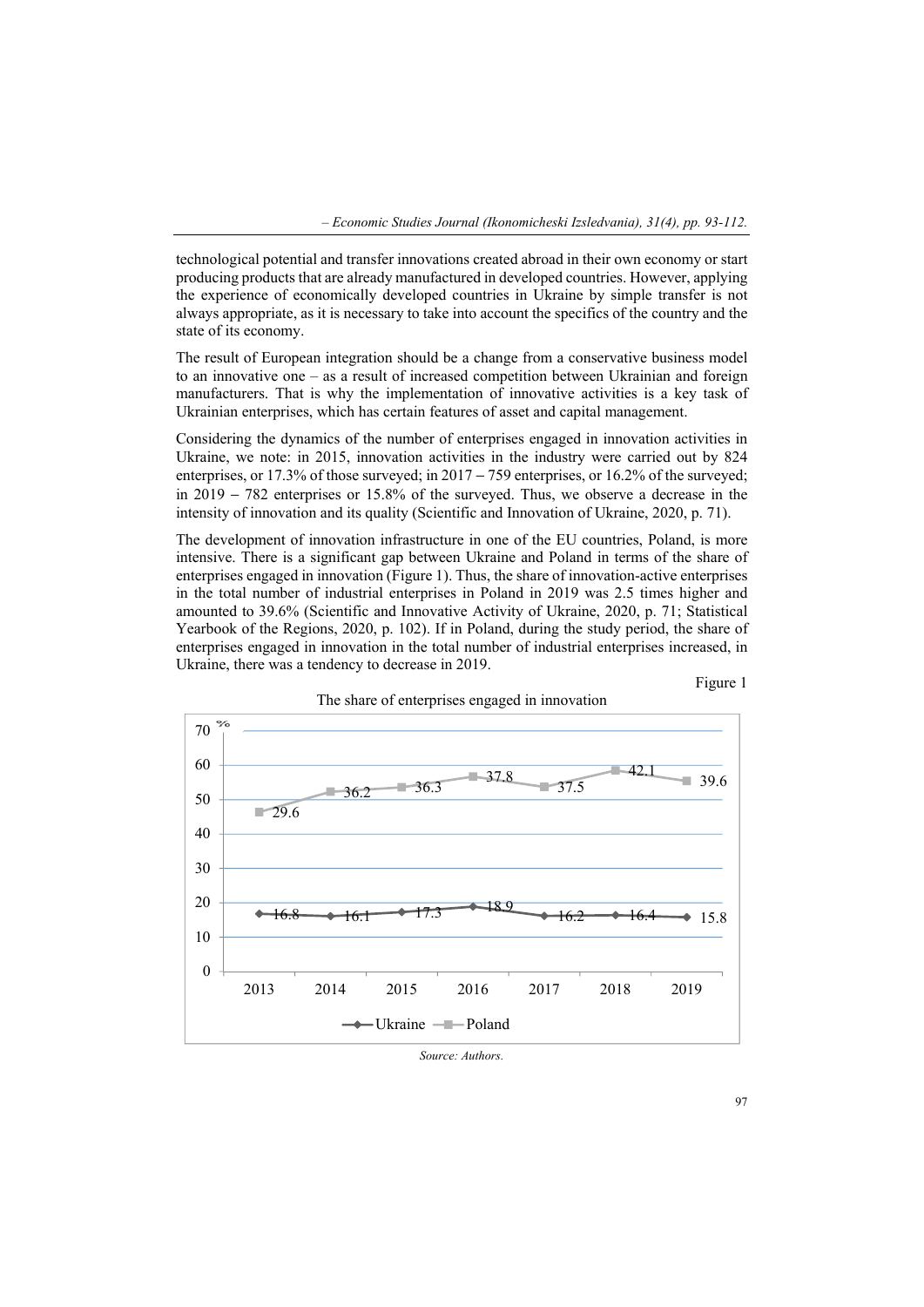At the same time, it should be noted that, compared to other EU countries, Poland ranks low in this indicator. For example, on average, more than half of all enterprises in the EU were engaged in innovation (52.9%), and in Germany – about  $80\%$  (Tkach, 2016, p. 93).

The low share of innovation-active enterprises in Ukraine and the reduction of their number in 2019 is a negative fact due to a number of factors. Among them, in our opinion, the greatest influence is political and economic:

- divergence of centres of influence in the process of distribution of budget funds;
- unfavorable economic climate for innovation and the inability to compensate for significant risks arising from innovative investments;
- politicisation of society and distrust of business in public authorities;
- absence of legislative and tax support for innovation-active enterprises (Sas, 2019);
- insufficiency of systematisation in the measures taken by the state to intensify innovation. More than 90% of industrial enterprises are privatised, which virtually eliminates state regulation;
- lack of financial resources to provide research and implementation of innovative developments:
- inflation risks, inefficient ways to stabilise the hryvnia exchange rate, high NBU discount rate and excessive business lending rates (Kalinichenko, 2016);
- high dependence of the country's economy on loans from international financial organisations and funds;
- high level of monopolisation of industries;
- high costs of enterprises for innovation with low effective demand for new products;
- increased risk due to high uncertainty of the result and long payback period of innovative technologies;
- weak investment attractiveness of domestic enterprises for both foreign and domestic investors.

In order to predict the development of the innovative activity of enterprises and the effectiveness of management decisions in this area, it is necessary to eliminate the negative impact of the above factors.

Innovation potential is characterised by resources, which are a set of means by which the ability of the enterprise to achieve the goal of innovation. The main economic resources, in this case, are funds, which are represented by tangible and intangible assets of the enterprise. The material component of the innovative potential of the enterprise includes mostly fixed assets, in particular the part that is directly involved in the production process. The intangible component of innovation potential, which can still be described as an intellectual component, includes intangible assets, marketing resources, management and infrastructure resources,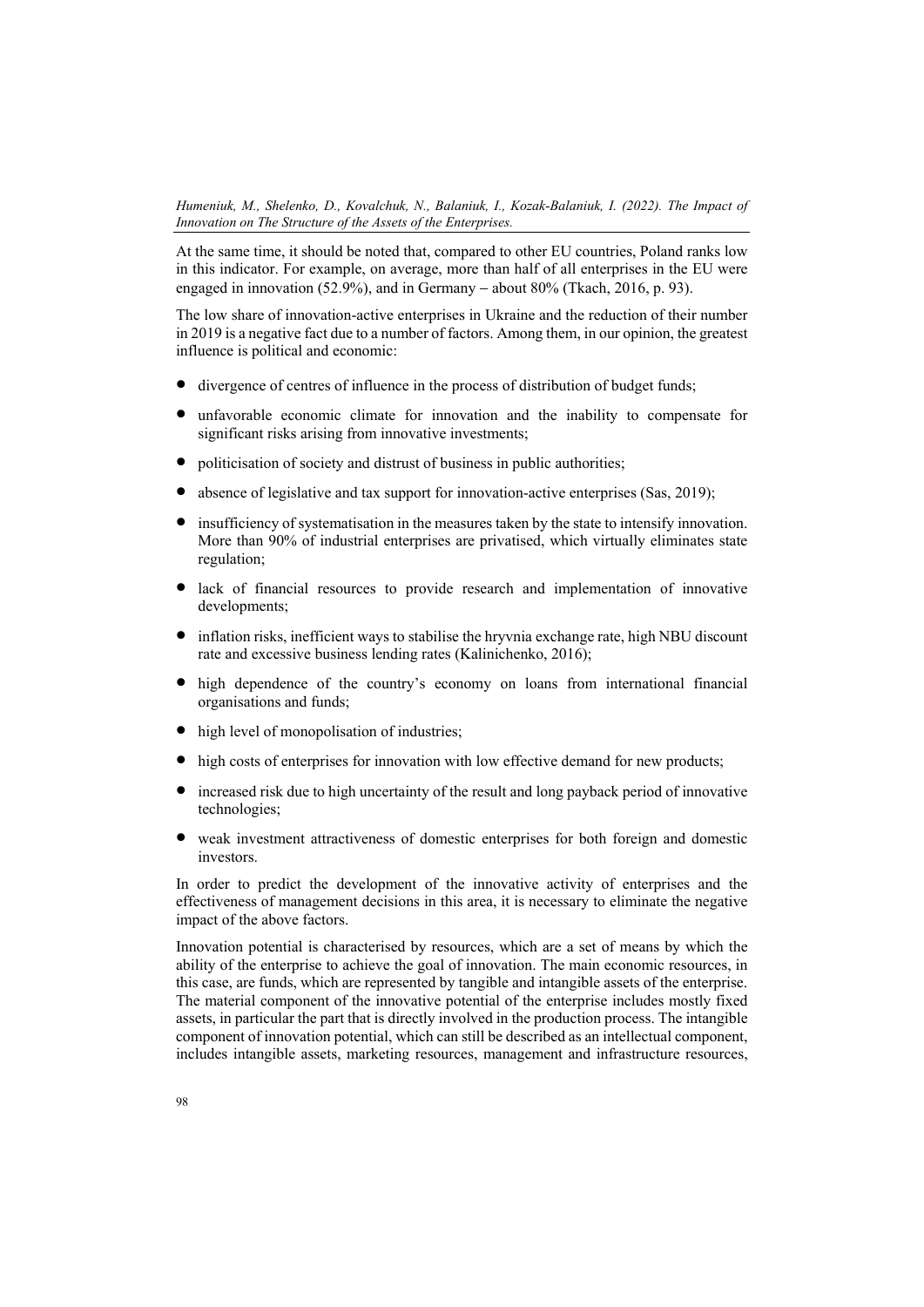and labour resources. Each component has specific purposes of use, is influenced by various factors, and its presence can be both a strong and a weak sign of the enterprise to carry out innovative activities.

Scientists traditionally believe that material resources are the basis for the formation of the innovative potential of the enterprise (Bagrova, Yudina, 2013; Nosach, Lebedeva, 2019). This opinion is confirmed by the results of the analysis of the distribution of innovation costs. Thus, in Ukraine in 2015, innovation costs were distributed in the following ratio: 14.8% − internal and external research and development, 0.6% − the acquisition of other external knowledge, 80.6% − the purchase of machinery, equipment and software (in including 44.3% − purchase of machinery, equipment, vehicles) (Scientific and Innovative Activity of Ukraine, 2020, p. 77). Given the fact that in the process of production, the Ukrainian enterprises use morally and physically outdated technical and technological base, the share of investments directed to the active part of fixed capital is insignificant. At the same time, in Poland in 2015, 16.7% of innovation expenditures were directed to internal and external research and development, 0.8% − to the acquisition of other external knowledge, 1.2% − to the purchase of software, 51.4% − to the purchase of machines, machinery, equipment, vehicles (Statistical Yearbook of the Regions, 2016, p. 472). That is, in contrast to Ukraine, in Poland, a much larger share of investment was accounted for by fixed assets.

In 2019, there were negative changes in the distribution of innovation costs in terms of investing assets of Ukrainian enterprises. In particular, in Ukraine, 20.5% of expenditures were directed to internal and external research and development (5.7% less than in 2015),  $0.3\%$  − the acquisition of other external knowledge (0.3% less than in 2015) year), 71.6% − purchase of machinery, equipment and software (9.0% less than in 2015) (Scientific and innovative activities of Ukraine, 2020). In Poland in 2018, 36.7% of innovation expenditures were directed to internal and external research and development, 53.5% − to the purchase of software, machinery, machinery, equipment, vehicles, buildings and land (Statistical Yearbook of the Regions, 2019, p. 392).

In times of rapid scientific and technological development and informatisation of society, special attention should be paid to intangible assets in enterprises. Intellectual capital is the foundation for building the potential of the enterprise; it allows to carry out innovative activities and provides competitive advantages in the market. In our opinion, the development of non-traditional tangible assets for the formation of the innovative potential of the enterprise is interesting. It's about business culture and brand. It is worth noting that in Poland in 2018, 2% of innovation costs were the cost of independent work of staff on innovation (Statistical Yearbook of the Regions, 2018). In Ukraine, such statistics are not calculated and costs are not incurred.

The results of the study confirm that the innovative activity of Polish industrial enterprises is much higher and, accordingly, higher competitiveness compared to our manufacturers. Therefore, Ukrainian companies need to intensively implement innovative technologies in the production process. This will affect the structure of their assets, in particular increase the share of non-current assets. The structure of assets in terms of mobile and immobile parts, i.e. current and non-current assets, has a significant impact on the results of the enterprise and business efficiency. Therefore, Ukrainian companies that will increase innovation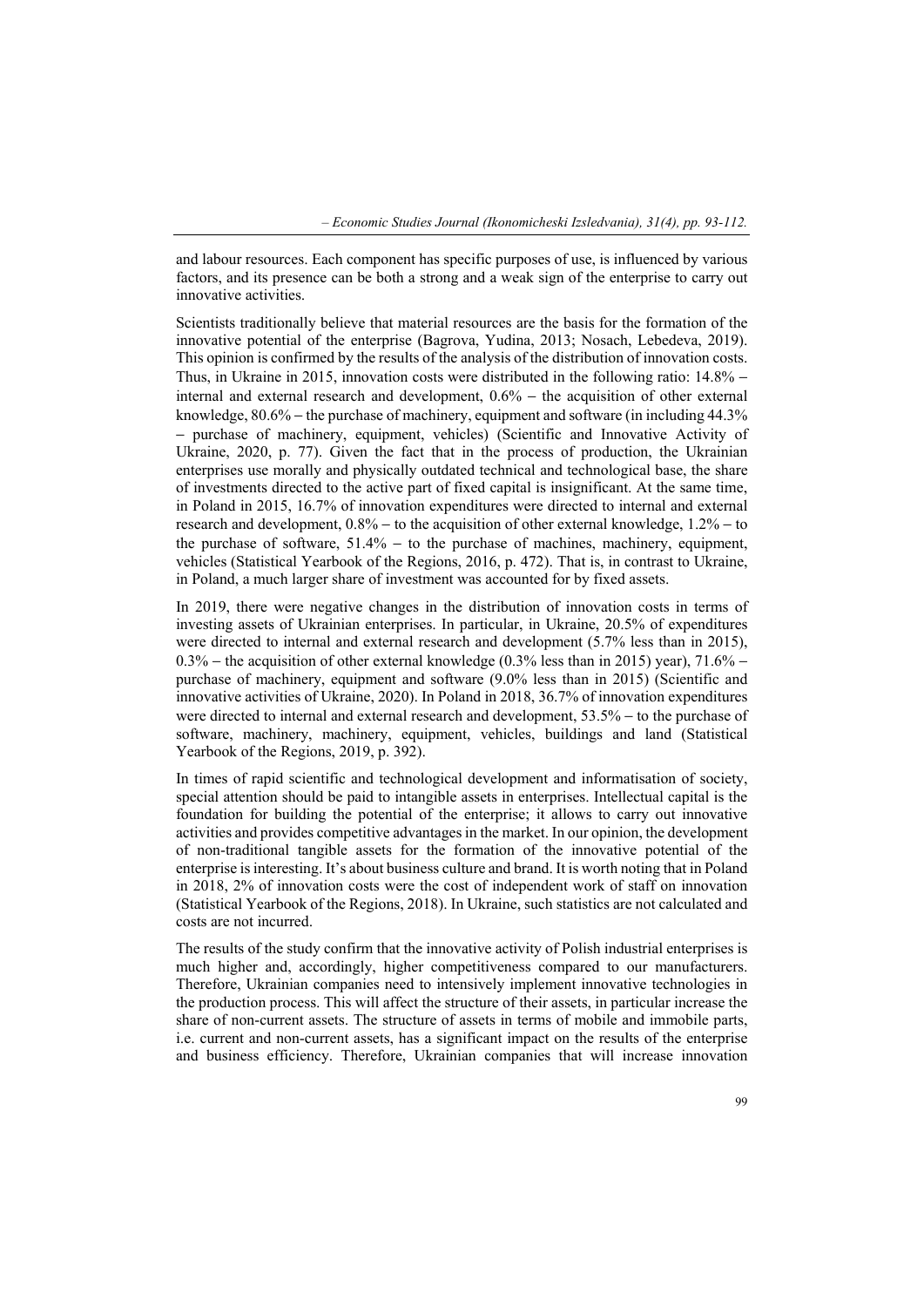activity and borrow the experience of Poland, need to pay attention to both the advantages and disadvantages of the accumulation of non-current assets, and focus on the optimal ratio between non-current and current assets. Our study aims to find the most optimal asset structure. To do this, we have chosen companies that operate effectively and are innovative.

Given the turnover of current assets and a greater degree of their liquidity, compared to noncurrent assets, we believe that increasing the share of current assets in total assets is associated with increased efficiency. The formation of the property structure depends largely on the industry in which the company operates, so it makes it impossible to form a mobile structure in each of the companies. According to the management practice of Ukrainian enterprises, intangible assets occupy a small share in the property structure, while fixed assets, which are a component of tangible assets, are obsolete. We believe that the main reason for this situation is usually the lack of financial resources, due to which companies are not able to invest in fixed assets that are directly involved in the production process and do not accumulate intangible assets. Physical and moral depreciation of fixed assets sometimes reaches 80% of the property structure of industrial organisations (Gura, 2012).

Thus, we see a clear link between the process of innovation in the enterprise and the structure of assets innovation steadily leads to an increase in non-current assets of the enterprise (due to an increase in intangible assets and fixed assets), i.e. the formation of less mobile assets.

Successful asset management can increase the efficiency of operational and financial activities in the relationship. On the one hand, the optimisation of the company's assets is aimed at ensuring the full useful use of certain types, and on the other – to increase the total potential ability to generate an operating profit. In order to ensure the effective operation of the enterprise and optimise non-current and current assets, it is necessary to take into account not only the sectoral characteristics of operating activities but also the average operating cycle for the enterprise, positive and negative assessments of all types of assets.

When studying the structure of assets, it is necessary to sort mobile assets according to the degree of liquidity. Traditionally, they are divided into absolutely liquid assets, which include money and their equivalents (A1); average liquid assets, i.e. receivables of the enterprise (A2); illiquid assets, the main component of which are inventories (A3). Non-current assets are illiquid assets (A4).

The structure of assets affects the efficiency of management, the key to which, in our opinion, is the length of the operating cycle. The duration of the operating cycle is the period of time between the purchase of materials, use in production, sale of finished products and receipt of cash. Reducing the value of the indicator can be achieved by optimising the production process and increasing production efficiency.

Consider how different options for the structure of assets affect the change in the duration of the operating cycle, in particular, provide a positive change: reduction.

The assessment of the impact of the structure of assets on the duration of the operating cycle was carried out on the materials of financial and economic activities of ALS "Trembita" and LLC "Hals-2000". These are industrial enterprises (ALS "Trembita" belongs to light industry enterprises, and LLC "Hals-2000" belongs to food industry enterprises), where innovations that affect the structure of their assets have been actively implemented recently. These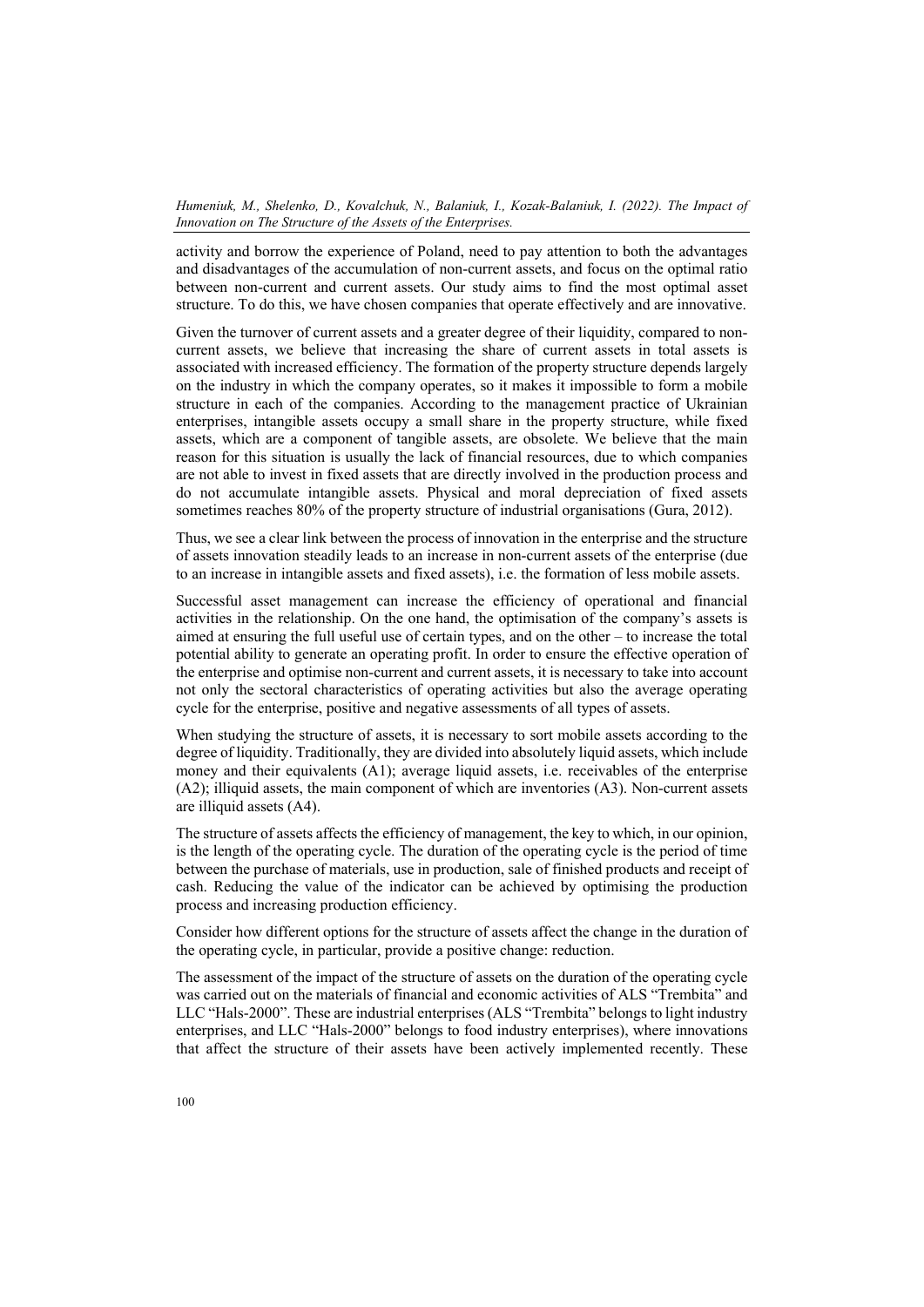enterprises were chosen because they differ in the mobility of the asset structure. Thus, ALS "Trembita" is dominated by non-current assets, and the property of LLC "Hals-2000" is formed mainly at the expense of current assets.

ALS "Trembita" is one of the undisputed leaders in the garment industry of Ukraine, in particular in the market of men's clothing in our country, as well as abroad. Due to the high level of business culture, the products of this company are successfully sold in Ukraine, Germany, Italy, France and the United States. Electronic and automatic equipment of equipment helped to improve the quality of products and increase production. Trembita is one of the leaders in Europe and the world in terms of output. The products have a high level of competitiveness and meet international standards. The technical condition and technological level of the enterprise meet the requirements of European standards. This is a modern enterprise, which uses the latest advances in science and technology of the garment industry (Catalog of leading enterprises of Ukraine, 2021).

The company is actively engaged in innovative activities. The share of spending on innovation during 2013-2019 fluctuated significantly. It was the highest in 2016 and accounted for 34% of the company's costs. The average annual value of the company's property in 2019 was 3454 thousand dollars and revenue from sales of products − 4067 thousand dollars. Due to the increase of intangible assets and active renewal of fixed assets, the following asset structure was formed at the enterprise: 80% are non-current assets (A4), 20% −are current assets (A1, A2, A3). The share of absolutely liquid assets is 4% and the share of medium liquid assets − 5%, illiquid assets are 11% of total assets.

To assess the optimal structure of assets, it is necessary to consider various variations in the structure of assets of ALS "Trembita". Each of the proposed options provides for different ratios of current and non-current assets, as well as variations within current assets, depending on the degree of liquidity. The impact of such changes on the results of the enterprise as:

- 1. Structure of assets of this enterprise in the absence of innovation and in the period of active implementation: the first of them is characterised by the ratio of non-current and current assets of  $60\%$ :  $40\%$  (Option I), the latter –  $80\%$ :  $20\%$  (Option III);
- 2. Different options for the ratio of asset groups A1, A2, A3, namely:
	- variations 1.2, 2.2, 3.2 characterise the volume of absolutely liquid assets (A1) at the level of 5%, i.e. within the limits that will ensure the appropriate level of liquidity and solvency at the current level of current liabilities of the enterprise;
	- variations 1.1, 2.1, 3.1 characterise the decrease in absolutely liquid assets (A1) by 1% and illiquid assets (A3) by 1%, as well as a corresponding increase in average liquid assets (A2) by 2%, which leads to a slight increase in the operating cycle, provided that the ratio of non-current and current assets remains unchanged;
	- variations 1.3, 2.3, 3.3 characterise the increase in absolutely liquid assets (A1) by 1% and medium liquid assets by 1% (A2), as well as a corresponding decrease in illiquid assets by 2% (A3), which leads to a slight decrease in the operating cycle, provided the ratio of non-current and current assets.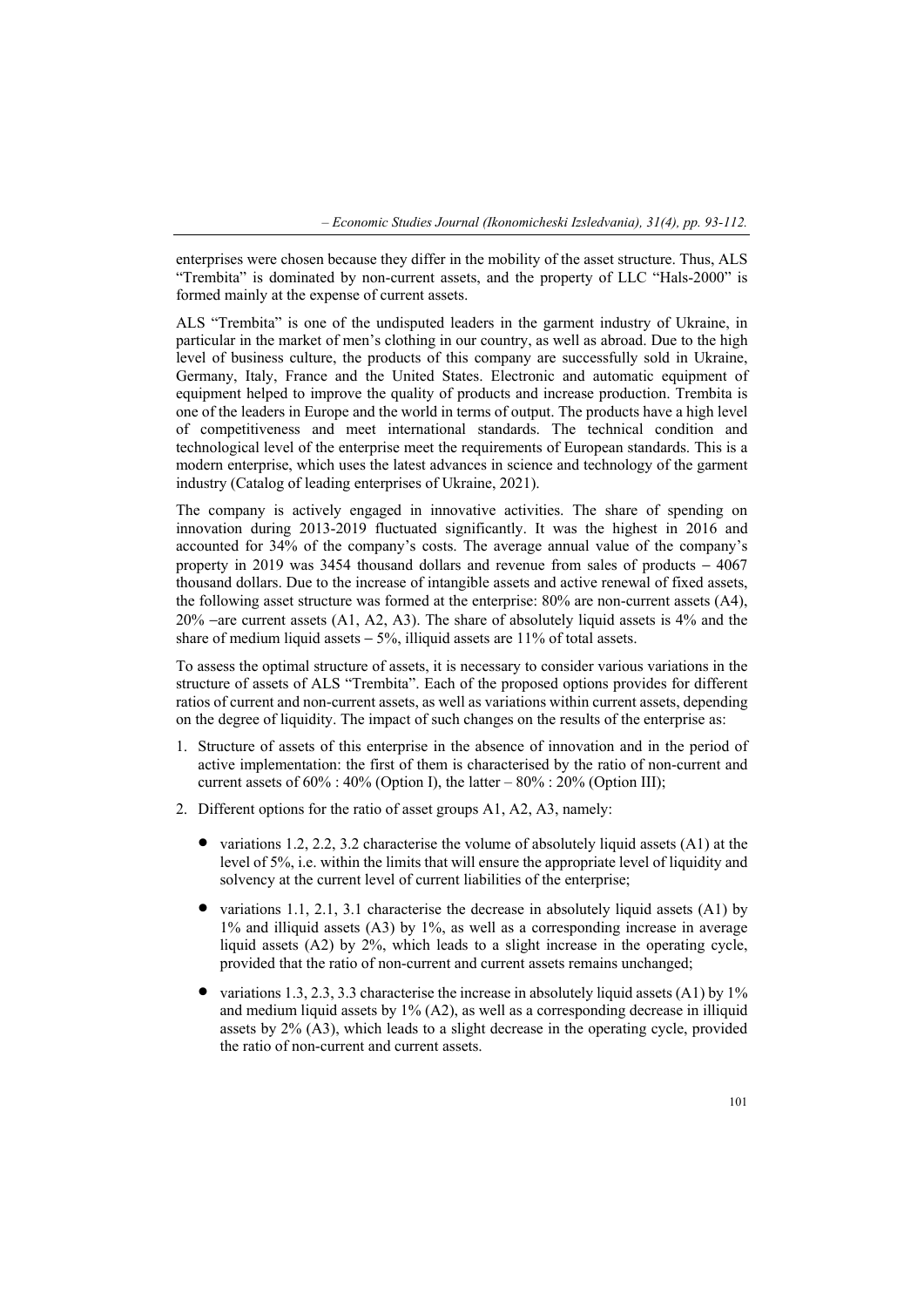As a result, variation 3.3. characterises the optimal structure of assets in terms of the optimal size of both non-current and current assets. The structure of ALS "Trembita" assets is close to option 3.1 (Table 1).

Table 1

| The duration of the operating cycle of ALS "Trembita" with different options for the |
|--------------------------------------------------------------------------------------|
| structure of assets                                                                  |

| Indicator                                    | Option I<br>$(60\% : 40\%)$<br>Lack of innovatio |      |      |                                            | Option II<br>$(70\% : 30\%)$<br>Insignificant implementation of<br>innovative activities |      | Option III<br>$(80\% : 20\%)$<br>Active implementation of<br>innovative activities |      |                  |  |
|----------------------------------------------|--------------------------------------------------|------|------|--------------------------------------------|------------------------------------------------------------------------------------------|------|------------------------------------------------------------------------------------|------|------------------|--|
|                                              | 1.1                                              | 1.2  | 1.3  | 2.1                                        | 2.2                                                                                      | 2.3  | 3.1<br>(available)                                                                 | 3.2  | 3.3<br>(optimal) |  |
| Structure $(\% )$                            |                                                  |      |      |                                            |                                                                                          |      |                                                                                    |      |                  |  |
| A1                                           | 4                                                | 5    | 6    | 4                                          | 5                                                                                        | 6    | 4(4)                                                                               | 5    | 6                |  |
| A2                                           | 17                                               | 15   | 16   | 12                                         | 10                                                                                       | 11   | 6(5)                                                                               | 4    | 5                |  |
| A <sub>3</sub>                               | 19                                               | 20   | 18   | 14                                         | 15                                                                                       | 13   | 10(11)                                                                             | 11   | 9                |  |
| A <sup>4</sup>                               | 60                                               | 60   | 60   | 70                                         | 70                                                                                       | 70   | 80(80)                                                                             | 80   | 80               |  |
| Total                                        | 100                                              | 100  | 100  | 100                                        | 100                                                                                      | 100  | 100                                                                                | 100  | 100              |  |
|                                              |                                                  |      |      | Sum (thousand dollars*)                    |                                                                                          |      |                                                                                    |      |                  |  |
| A <sub>1</sub>                               | 138                                              | 173  | 207  | 138                                        | 173                                                                                      | 207  | 138 (128)                                                                          | 173  | 207              |  |
| A <sub>2</sub>                               | 587                                              | 518  | 553  | 415                                        | 345                                                                                      | 380  | 207 (188)                                                                          | 138  | 173              |  |
| A <sub>3</sub>                               | 656                                              | 691  | 622  | 484                                        | 518                                                                                      | 449  | 345 (388)                                                                          | 380  | 311              |  |
| A4                                           | 2073                                             | 2073 | 2073 | 2418                                       | 2418                                                                                     | 2418 | 2763 (2750)                                                                        | 2763 | 2763             |  |
| Total                                        | 3454                                             | 3454 | 3454 | 3454                                       | 3454                                                                                     | 3454 | 3454                                                                               | 3454 | 3454             |  |
|                                              |                                                  |      |      | The duration of the operating cycle (days) |                                                                                          |      |                                                                                    |      |                  |  |
| Duration of inventory<br>turnover, days      | 58                                               | 61   | 55   | 43                                         | 46                                                                                       | 40   | 31(34)                                                                             | 34   | 28               |  |
| Duration of turnover of<br>receivables, days | 52                                               | 46   | 49   | 37                                         | 31                                                                                       | 34   | 18(17)                                                                             | 12   | 15               |  |
| The duration of the<br>operating cycle, days | 110                                              | 107  | 104  | 79                                         | 76                                                                                       | 73   | 49 (51)                                                                            | 46   | 43               |  |

*\* at the rate of the NBU on January 1, 2019.* 

*Source: Authors.* 

Taking into account the existing value of ALS "Trembita" assets, which is reflected as a subitem of variation 3.1, in the second stage, the probable value of asset groups is calculated in accordance with the proposed changes in the structure. In the third stage, the probable duration of the operating cycle (the sum of the duration of inventory turnover and receivables) is determined, provided that the value of assets of groups A2 (receivables) and A3 (inventories) changes. The study found that with an increase in the value (share) of noncurrent assets and a corresponding decrease in the value (share) of current assets, including receivables and inventories, the duration of the operating cycle decreases.

When assessing and justifying the optimal amount of cash, it should be noted that their increase is usually positive, as it indicates an increase in liquidity and acceleration of sales of the enterprise. However, cash is characterised by inflationary depreciation, so companies should try to make more rational use of free cash. In the management process, it is advisable to keep in the accounts the minimum amount of cash required to ensure current operations.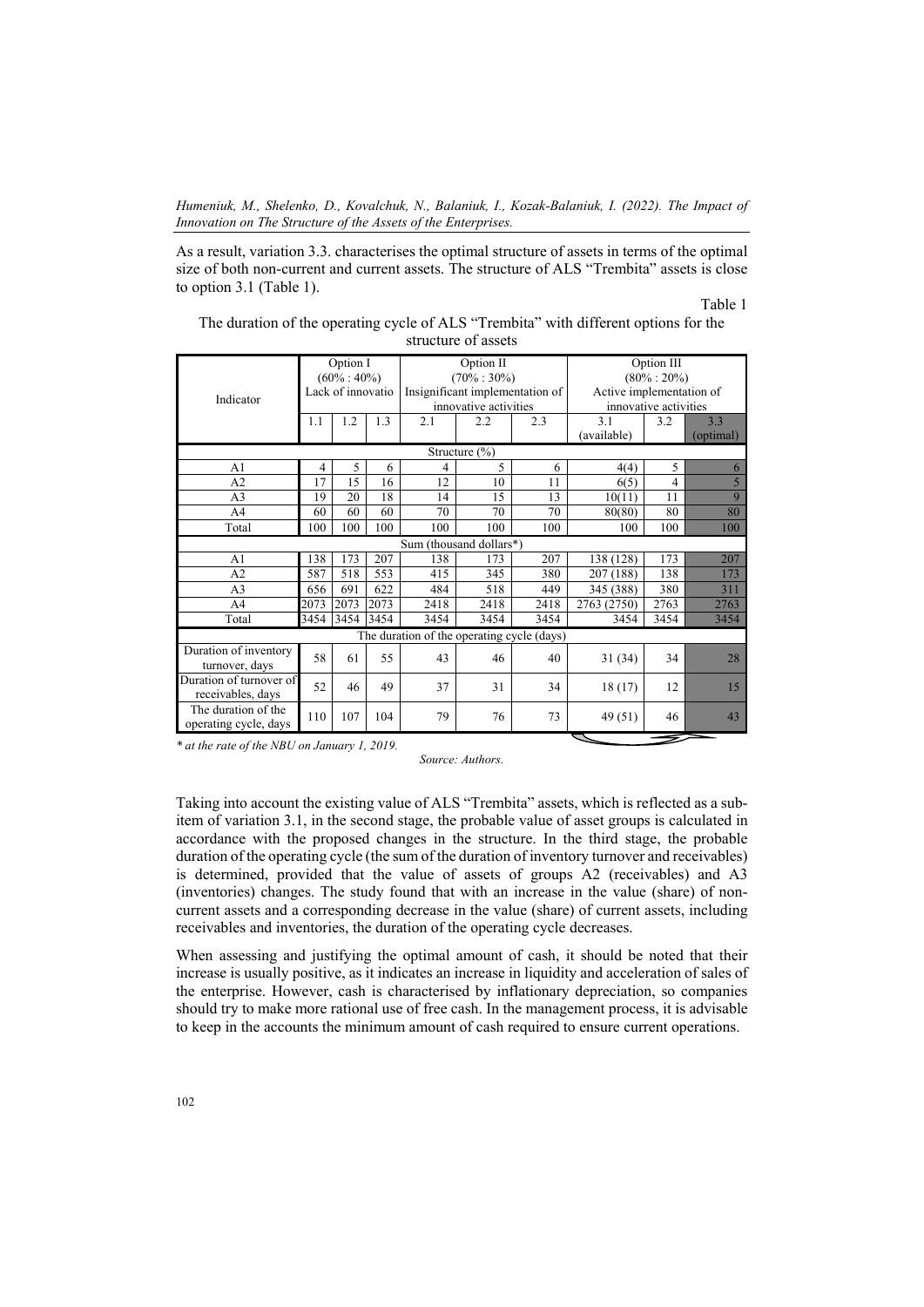According to the results of the analysis, the structure of assets at ALS "Trembita" in terms of the ratio of current and non-current assets is optimal. The structure of current assets is imperfect. Therefore, to reduce the operating cycle, you should use a variant of structure 3.3. This will increase the share of cash and reduce the share of inventories.

The next object of study is LLC "Hals-2000". This is a well-known fish processing enterprise of the Dobra Ryba brand in Western Ukraine. The share of expenditures on innovative technologies is average, and during 2013-2019 it did not exceed 15%. Determining the impact of innovative activities of LLC "Hals-2000" on the duration of its operating cycle, we note that this company was established in 2000. The volume of sold products of the enterprise amounted to 3539 thousand dollars, and the total amount of assets – 4369 thousand dollars. The company is actively implementing innovations, so over the past two years, the structure of its assets has changed significantly. Currently, the ratio of non-current and current assets is almost 50% : 50%, i.e. the company is characterised by an asset structure that is close to option 3.2 (Table 2). Accordingly, the structure of assets in terms of the ratio of non-current and current assets is not optimal.

Table 2

| The duration of the operating cycle of LLC "Hals-2000" with different options for the |
|---------------------------------------------------------------------------------------|
| structure of assets                                                                   |

|                                              | Option I<br>$(30\% : 70\%)$ |      |      |                                            | Option II<br>$(40\% : 60\%)$    |      |                          |                          |      |      |  |
|----------------------------------------------|-----------------------------|------|------|--------------------------------------------|---------------------------------|------|--------------------------|--------------------------|------|------|--|
|                                              | Lack of innovatio           |      |      |                                            | Insignificant implementation of |      | Activation of innovation | $80\% : 20\%$<br>Optimal |      |      |  |
| Indicator                                    |                             |      |      |                                            | innovative activities           |      |                          | activity                 |      |      |  |
|                                              | 1.1                         | 1.2  | 1.3  | 2.1                                        | 2.2                             | 2.3  | 3.1                      | 3.2                      | 3.3  |      |  |
|                                              |                             |      |      |                                            |                                 |      |                          | (available)              |      |      |  |
| Structure $(\% )$                            |                             |      |      |                                            |                                 |      |                          |                          |      |      |  |
| A1                                           | 4                           | 5    | 6    | 4                                          | 5                               | 6    | 4                        | 5(5)                     | 6    | 6    |  |
| A2                                           | 32                          | 30   | 31   | 27                                         | 25                              | 26   | 21                       | 19(21)                   | 20   | 5    |  |
| A <sub>3</sub>                               | 34                          | 35   | 33   | 29                                         | 30                              | 28   | 25                       | 26(26)                   | 24   | 9    |  |
| A4                                           | 30                          | 30   | 30   | 40                                         | 40                              | 40   | 50                       | 50(48)                   | 50   | 80   |  |
| Total                                        | 100                         | 100  | 100  | 100                                        | 100                             | 100  | 100                      | 100                      | 100  | 100  |  |
|                                              |                             |      |      | Sum (thousand dollars*)                    |                                 |      |                          |                          |      |      |  |
| A1                                           | 175                         | 218  | 262  | 175                                        | 218                             | 262  | 175                      | 218 (218)                | 262  | 262  |  |
| A2                                           | 1398                        | 1311 | 1354 | 1180                                       | 1092                            | 1136 | 917                      | 830 (917)                | 874  | 218  |  |
| A <sub>3</sub>                               | 1485                        | 1529 | 1442 | 1267                                       | 1310                            | 1223 | 1092                     | 1136(1136)               | 1048 | 393  |  |
| A4                                           | 1311                        | 1311 | 1311 | 1747                                       | 1747                            | 1747 | 2184                     | 2184 (2097)              | 2184 | 3494 |  |
| Total                                        | 4369                        | 4369 | 4369 | 4369                                       | 4369                            | 4369 | 4369                     | 4369                     | 4369 | 4369 |  |
|                                              |                             |      |      | The duration of the operating cycle (days) |                                 |      |                          |                          |      |      |  |
| Duration of inventory                        | 151                         | 156  | 147  | 129                                        | 133                             | 124  | 111                      | 116(115)                 | 107  | 40   |  |
| turnover, days                               |                             |      |      |                                            |                                 |      |                          |                          |      |      |  |
| Duration of turnover of<br>receivables, days | 142                         | 133  | 138  | 120                                        | 111                             | 116  | 93                       | 84 (93)                  | 89   | 22   |  |
| The duration of the<br>operating cycle, days | 293                         | 289  | 284  | 249                                        | 244                             | 240  | 204                      | 200 (208)                | 196  | 62   |  |
|                                              |                             |      |      |                                            |                                 |      |                          |                          |      |      |  |

*\* at the rate of the NBU on January 1, 2019.* 

*Source: Authors.* 

Reducing the level of innovation and depreciation of fixed assets can increase the share of current assets to 70-60%. This usually results in an increase in current assets such as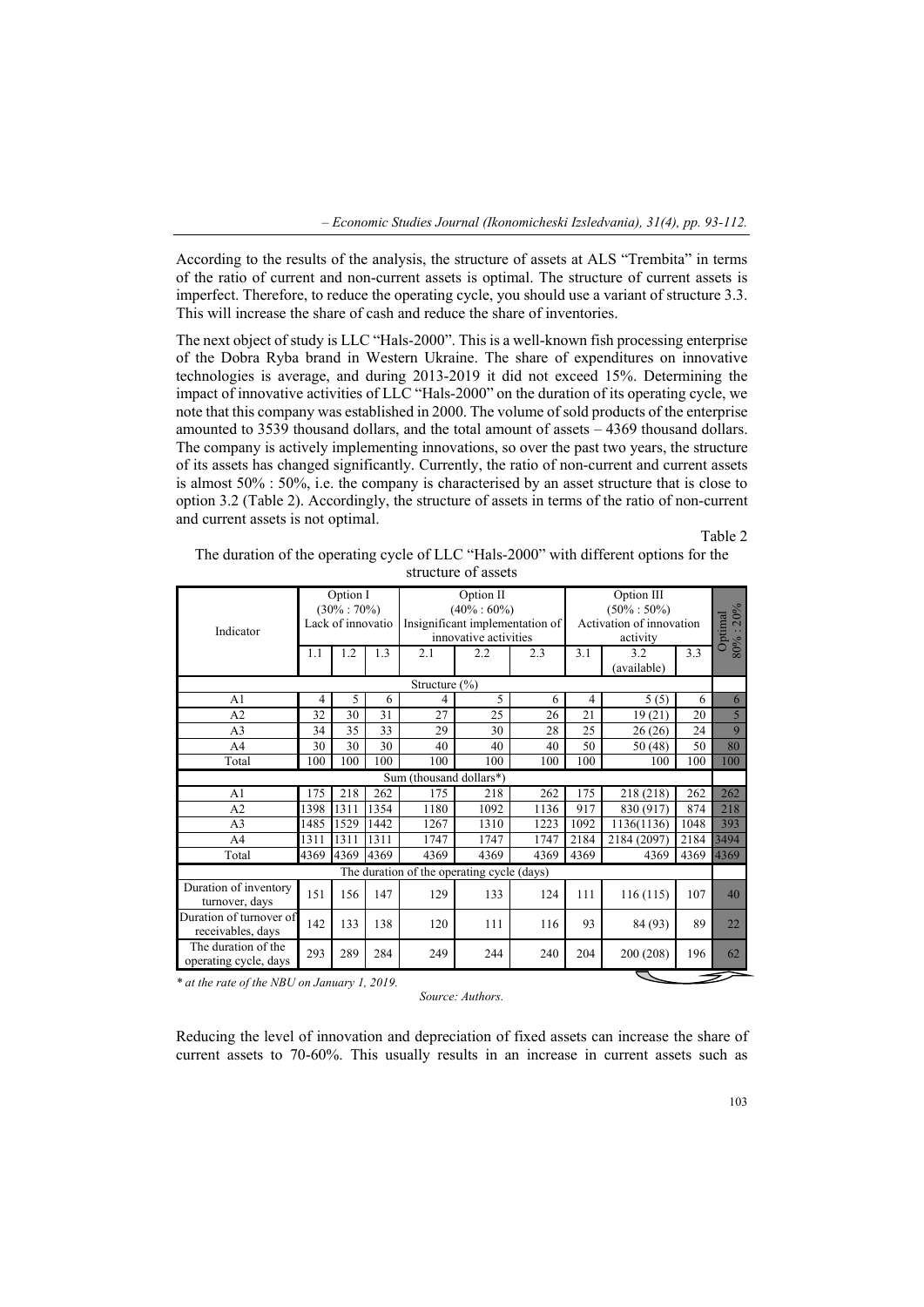receivables and inventories. Accordingly, the duration of the operating cycle increases. In order to form the most objective conclusion about the optimal structure of assets and determine whether to increase or decrease the share of non-current assets, we offer a study of different options for the structure of assets. The following changes are considered:

- change in the ratio between non-current and current assets: increase the latter to confirm the feasibility or inexpediency of increasing the share of non-current assets (Option I − current assets are 30%, a Option III –  $50\%$ );
- optimisation of the structure of current assets by liquidity (variation of groups of assets A1, A2, A3 is carried out in accordance with the above approach. The overall increase in the share of current assets causes an increase in the share of groups A2 and A3, but the variation within 1-2% remains the same as in the study ALS "Trembita");
- application of the probable optimal asset ratio of 80% : 20%, which provides for an increase in intangible assets and fixed assets as a result of the high intensification of innovation (as a result, the optimum ratio of 80% : 20% was confirmed, which is justified by a significant reduction in the duration of the operating cycle).

Thus, among the three options considered, the current ratio between non-current and current assets of LLC "Hals-2000" 50% : 50% is more appropriate. However, from the point of view of minimising the duration of the operating cycle, it is optimal to achieve a ratio of 80% : 20%, which will involve the active implementation of innovation.

In order to confirm the results of the study, the reliability of the optimal ratio between noncurrent and current assets of 80% : 20% on the example of one of the innovative enterprises in Poland.

Grupa Krynica Vitamin specialises in the production of beverages and provides bottling services in aluminum bottles and PET packaging. At the end of 2019, the company launched a production line for filling glass containers. In addition, the company's sales structure for exports changed. Revenues from the sale of beverages outside Poland amounted to 47%. The company supplies products to almost 40 countries. In 2019, 51% of production was energy drinks classified as special foods. The second category by share in the company's portfolio (43%) were carbonated beverages. The volume of sold products of the enterprise amounted to 76915 thousand dollars, and the total assets – 41637 thousand dollars.

As of now, the structure of assets corresponds to option 2.2. (Table 3). Variation in the structure of assets was carried out similarly to the method used in the study of ALS "Trembita". Sub-item of variation 2.2. called "existing", characterises the existing structure of assets at the enterprise, which formed the basis for further calculations. The evaluation results confirm the feasibility of optimising the asset structure of the company "Grupa Krynica Vitamin" to achieve the optimal ratio of 80% : 20%. As a result, the duration of the operating cycle will be reduced.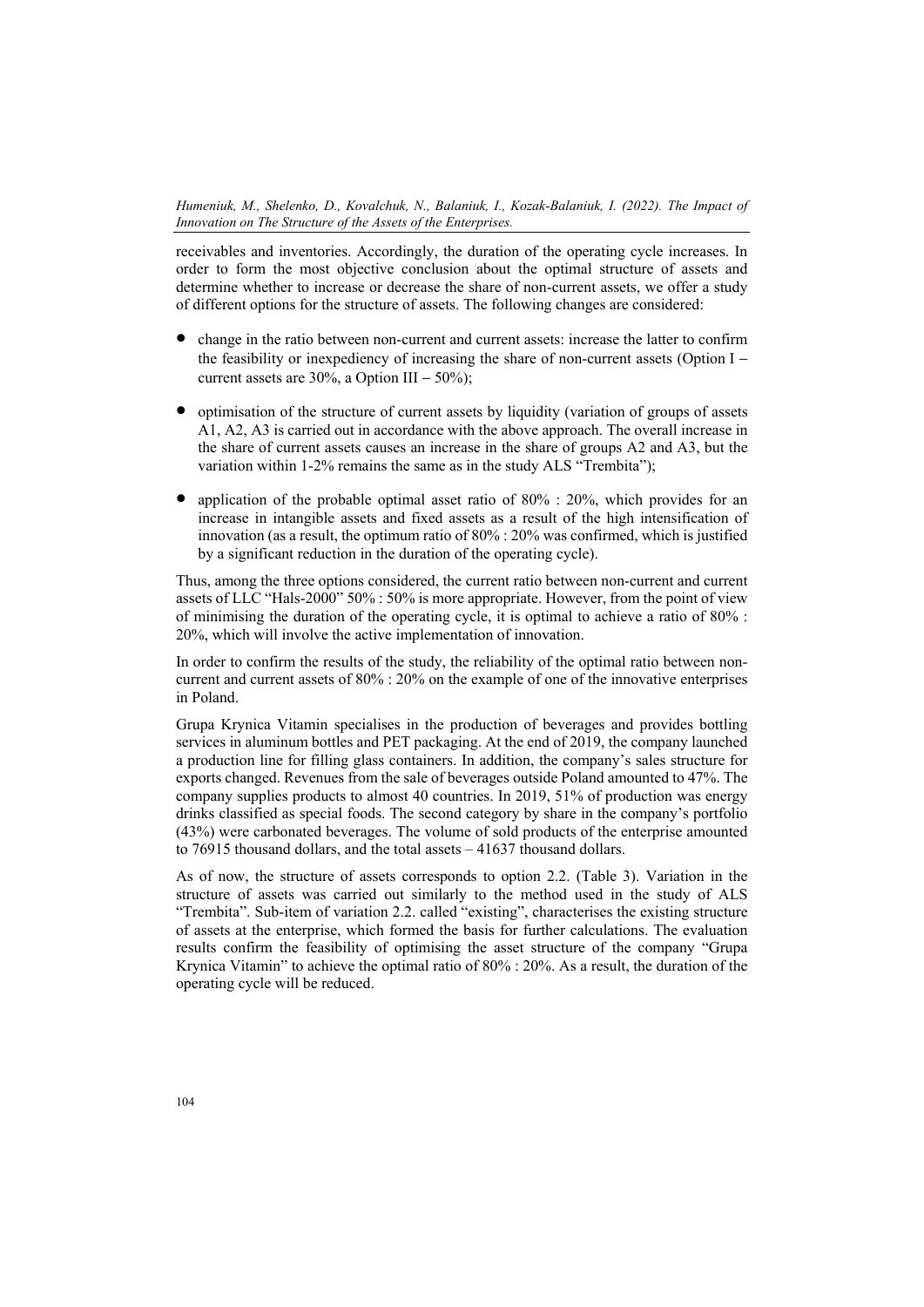#### Table 3

| options for the structure of assets          |                |                                                                |       |       |                                                                                          |       |                                                                                    |                |                  |  |
|----------------------------------------------|----------------|----------------------------------------------------------------|-------|-------|------------------------------------------------------------------------------------------|-------|------------------------------------------------------------------------------------|----------------|------------------|--|
| Indicator                                    |                | $\overline{O}$ ption I<br>$(60\% : 40\%)$<br>Lack of innovatio |       |       | Option II<br>$(70\% : 30\%)$<br>Insignificant implementation<br>of innovative activities |       | Option III<br>$(80\% : 20\%)$<br>Active implementation of<br>innovative activities |                |                  |  |
|                                              | 1.1            | 1.2                                                            | 1.3   | 2.1   | 2.2<br>(available)                                                                       | 2.3   | 3.1                                                                                | 3.2            | 3.3<br>(optimal) |  |
| Structure, %                                 |                |                                                                |       |       |                                                                                          |       |                                                                                    |                |                  |  |
| A <sub>1</sub>                               | $\overline{4}$ | 5                                                              | 6     | 4     | 5(1)                                                                                     | 6     | 4                                                                                  | 5              | 6                |  |
| A <sub>2</sub>                               | 17             | 15                                                             | 16    | 12    | 10(15)                                                                                   | 11    | 6                                                                                  | $\overline{4}$ | 5                |  |
| A <sub>3</sub>                               | 19             | 20                                                             | 18    | 14    | 15(15)                                                                                   | 13    | 10                                                                                 | 11             | $\mathbf Q$      |  |
| A <sub>4</sub>                               | 60             | 60                                                             | 60    | 70    | 70 (69)                                                                                  | 70    | 80                                                                                 | 80             | 80               |  |
| Total                                        | 100            | 100                                                            | 100   | 100   | 100                                                                                      | 100   | 100                                                                                | 100            | 100              |  |
|                                              |                |                                                                |       |       | Sum, thousand dollars*                                                                   |       |                                                                                    |                |                  |  |
| A <sub>1</sub>                               | 1666           | 2082                                                           | 2491  | 1666  | 2082(331)                                                                                | 2498  | 1666                                                                               | 2082           | 2498             |  |
| A <sub>2</sub>                               | 7078           | 6246                                                           | 6661  | 4997  | 4164<br>(6074)                                                                           | 4580  | 2498                                                                               | 1666           | 2082             |  |
| A <sub>3</sub>                               | 7911           | 8327                                                           | 7495  | 5829  | 6246<br>(6436)                                                                           | 5413  | 4164                                                                               | 4580           | 3747             |  |
| A <sub>4</sub>                               | 24986          | 24986                                                          | 24986 | 29146 | 29146                                                                                    | 29146 | 33309                                                                              | 33309          | 33309            |  |
| Total                                        | 41637          | 41637                                                          | 41637 | 41637 | 41637                                                                                    | 41637 | 41637                                                                              | 41637          | 41637            |  |
| The duration of the operating cycle, days    |                |                                                                |       |       |                                                                                          |       |                                                                                    |                |                  |  |
| Duration of inventory<br>turnover, days      | 37             | 40                                                             | 35    | 27    | 29(30)                                                                                   | 25    | 20                                                                                 | 21             | 18               |  |
| Duration of turnover<br>of receivables, days | 33             | 29                                                             | 31    | 23    | 19(28)                                                                                   | 21    | 12                                                                                 | 8              | 10               |  |
| The duration of the<br>operating cycle, days | 70             | 69                                                             | 66    | 50    | 48 (58)                                                                                  | 46    | 32                                                                                 | 29             | 28               |  |

The duration of the operating cycle at the company "Grupa Krynica Vitamin" with different options for the structure of assets

*\* at the rate of the NBU on January 1, 2019.* 

*Source: Authors.* 

Thus, considering the impact of different options for the structure of assets on the change in the duration of the operating cycle of industrial enterprises engaged in innovation and characterised by different levels of property mobility, industries and sales, we can draw the following conclusions:

- increase in innovation activity of the enterprise affects the increase in the property structure of non-current assets and provides a positive change – reducing the duration of the operating cycle;
- the formation of a more mobile structure of assets in the enterprise has a negative impact on the duration of the operating cycle, as it slows down the turnover of current assets, including inventories and receivables, due to the growth of the absolute amount with constant sales revenue;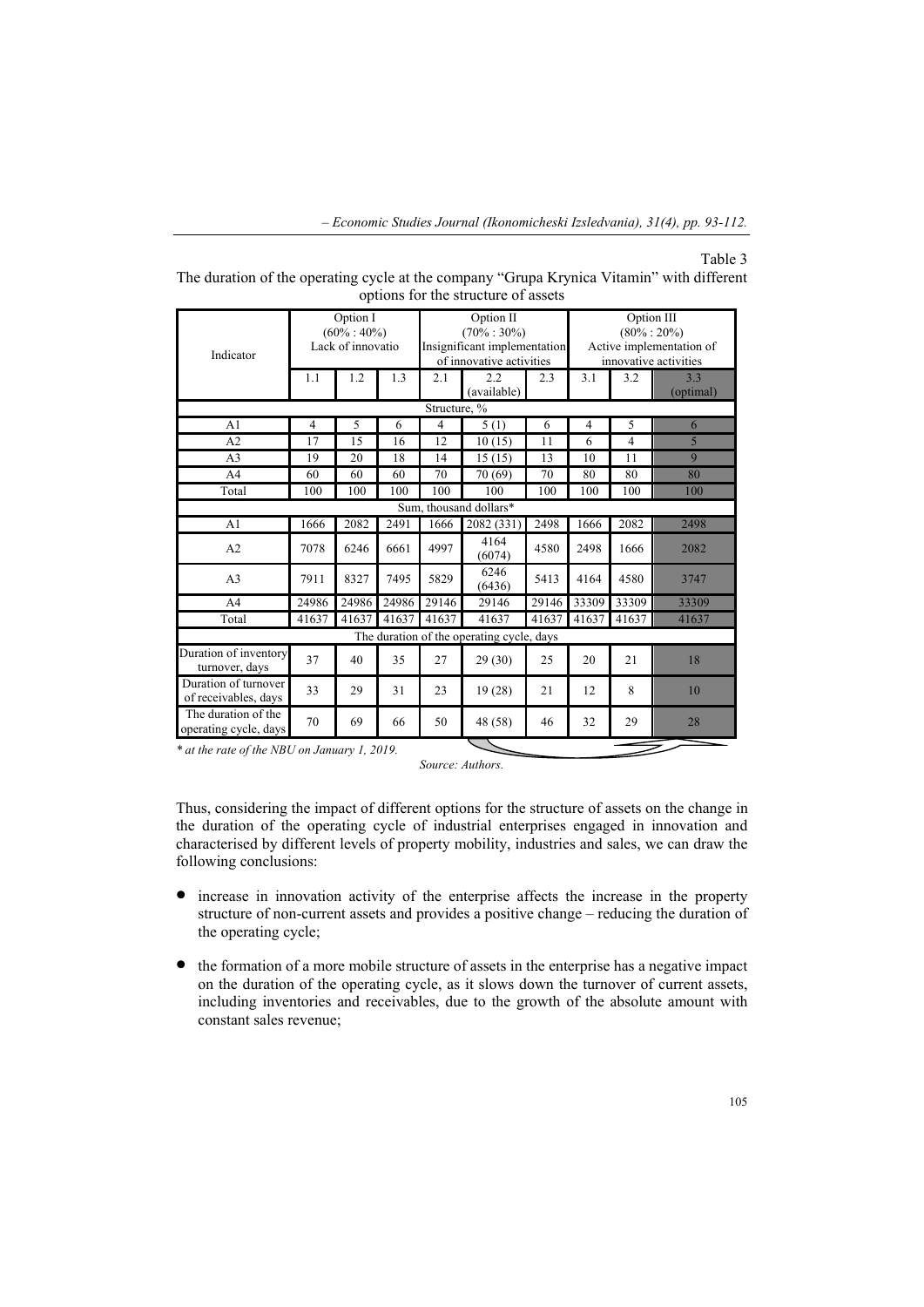- an increase in the share of A1 (absolutely liquid assets) leads to a reduction in the duration of the operating cycle, as evidenced by all three options for capital structure;
- shorter operating cycle duration, among the proposed, provide options for the structure of assets, which provide for the average (among the three proposed) share of medium liquid assets and less (among the three proposed) share of illiquid assets.

In our opinion, the optimisation of the structure of assets in order to ensure the efficiency of the enterprise, namely the criterion of minimising the duration of the operating cycle, should be carried out in three stages, which are shown in Figure 2.

#### Figure 2



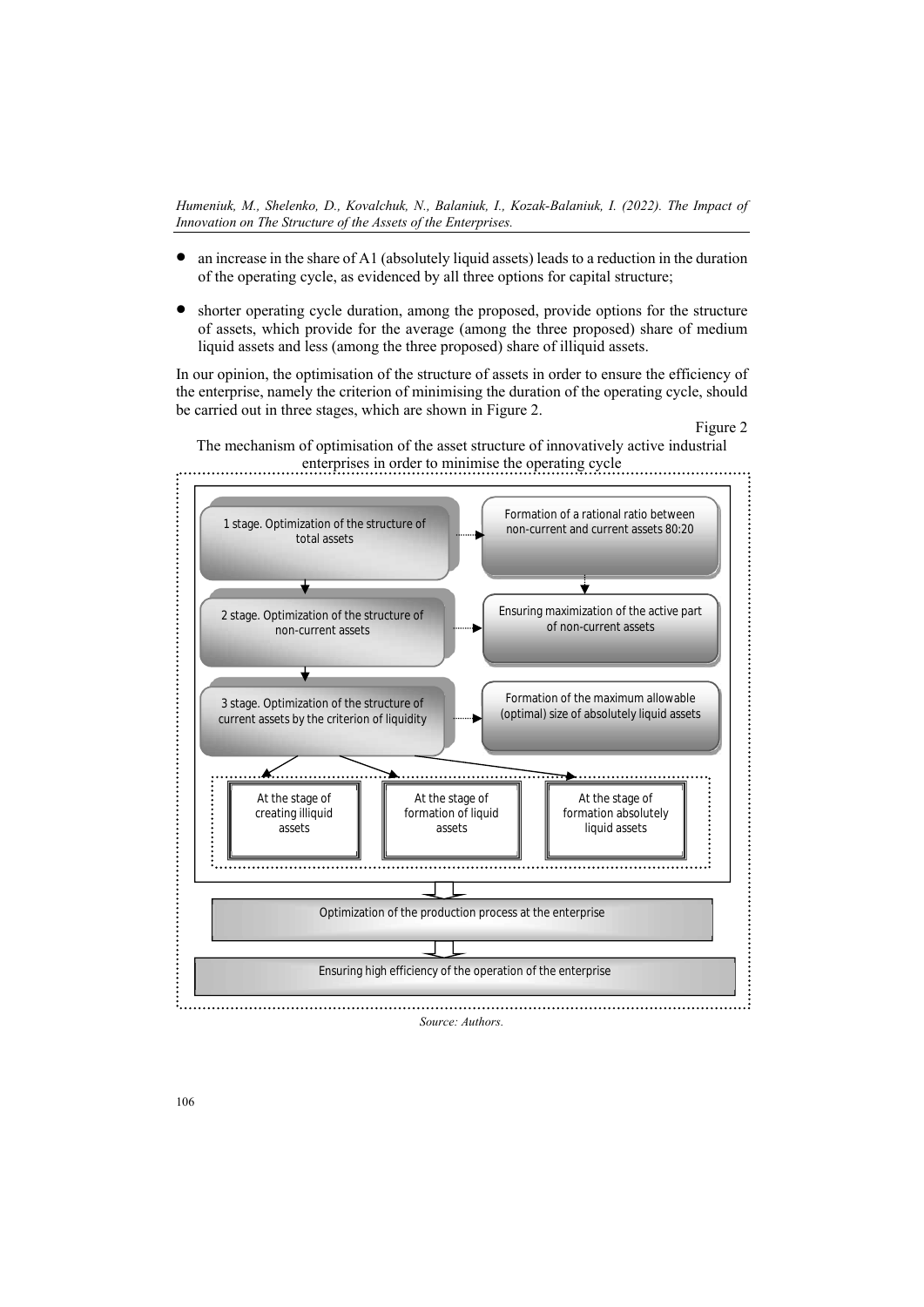At the first stage, it is advisable to optimise the ratio of the value of non-current and current assets of the enterprise, which will ensure better performance. If the share of non-current assets is more than 40%, the asset structure is considered "heavy", less – "light". "Heavy" structure indicates significant overhead costs and high sensitivity to changes in revenue, "light" – the mobility of the enterprise (Bashnyanin, 2012). For industrial enterprises, it is the increase in the share of non-current assets in the total amount that minimises the operating cycle, which is due to the peculiarities of the technological process.

In the second stage, given the above, the main task of optimising the structure of non-current assets is to increase the share of the active part of fixed assets. This is due to the fact that the active part is directly involved in the production process and thus determines a certain volume and proper quality of products (working machines and equipment, measuring and regulating devices, production tools, as well as some technical facilities). The passive part creates the conditions for the production process (buildings, structures, vehicles, power machines and equipment, transmitting devices and other fixed assets). The task of the second stage of optimisation of the property structure of the enterprise is to ensure the maximisation of the share of fixed assets in the structure of non-current assets.

Based on the analysis, we can say that the structure of current assets by the criterion of liquidity has a significant impact on the duration of the operating cycle. With this in mind, the third stage optimises the ratio by the criterion of liquidity of the three main types of current assets: absolute (cash), medium (receivables) and illiquid assets (inventories). According to this stage, you can identify ways to optimise at each stage of production. At the stage of formation of illiquid assets −minimisation of inventories and work in progress through the introduction of innovative technologies, rational use and storage, the optimal choice of suppliers and others. At the stages of formation of absolutely and medium-liquid assets − rational organisation of the sales process, compliance with settlement and payment discipline, the use of marketing levers to increase sales (advertising) and others.

The consequence of such optimisation is a reduction in the duration of the operating cycle, which improves the efficiency of management as a whole.

Modern production requires significant costs for scientific and technical development, and implementation of results, and in many cases, this burden is unbearable for individual businesses in conditions of fierce competition (Tubolets, 2016). The lack of own financial resources, low profitability and insignificant market share do not allow Ukrainian companies to withdraw money from circulation for the introduction of innovative technologies. It is the innovation component that is the main source of social progress not only in world-leading countries, but also in such small countries as Iceland, Ireland or Thailand, which are sometimes even ahead of the leading countries in implementing scientific achievements. The importance of scientific and technological progress is evidenced by the special attention of the state to the scientific sphere in all countries. It manifests itself in significant and diverse types of government support. Unfortunately, today private enterprises have insufficient financial opportunities and can ensure the development of only certain projects related to specific business activities.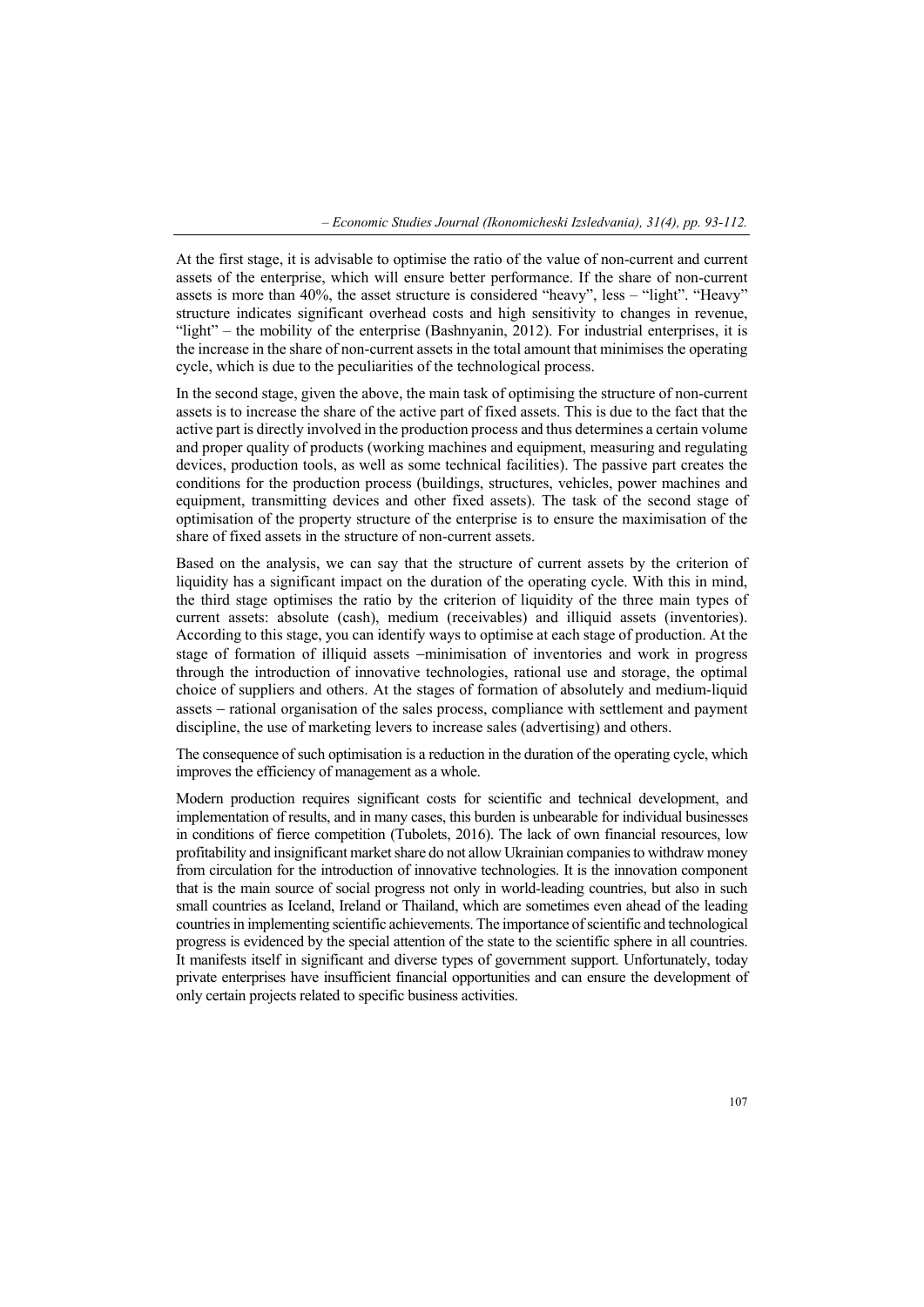## **Discussion**

Changes in the institutional environment and the development of European integration processes lead to new requirements for Ukrainian enterprises: to intensify innovative activities that involve efficient and rational use of tangible and intangible assets, use a resource and material-saving technologies, automate production processes, update fixed assets, use innovative approaches. However, a survey conducted by H. Pozo (Pozo et al., 2019) shows that the main motivating factor for innovation in small businesses in Brazil is the search for sources of increasing profits. For these companies, innovation is equated with the purchase and use of new machinery and equipment. We believe that the size of net profit is not the most important problem for Ukrainian enterprises. The priority for them is to increase competitiveness and market share.

In the process of research, we considered the optimisation of the asset structure of the enterprise in order to ensure the efficiency of its operation by reducing the duration of the operating cycle. Of course, the process of optimising the structure of assets can be based on other criteria that have been studied by various authors. Thus, N. Kovalchuk et al. (2019), among the many criteria that can be used in Ukrainian enterprises to improve the structure of assets, offer two, such as: increasing the market value of shares and net income. It should be noted that the criteria for maximising the company's net profit and market value do not fully meet modern economic requirements and are not a priority. This opinion is confirmed in the research of the authors (Sosnovska, Zhytar, 2018), who note that the choice of principles and methods of building a financial architecture depends on such financial interests of the entity as the formation of flexible financial potential, optimising capital structure, increasing investment attractiveness, maximising profit and increase the market value of the enterprise.

As we see from the results of our research, it is advisable to identify a set of political and economic factors that negatively affect the innovative activity of enterprises. At the same time, L. Kalinichenko (2016), along with political and economic, identifies social and technological factors that affect the level of innovation activity of enterprises. The analysis of current social factors makes it possible to conclude that it is necessary to form a cult of engineering and technical worker and thus create conditions to provide industrial enterprises with highly qualified personnel (Kalinichenko, 2016). The importance of corporate social responsibility and the environmental basis of sustainable development has also been emphasised (Pylypiv et al., 2018).

It has been established that the development of innovative activity in industrial enterprises is important and will help optimise the structure of assets. This statement is supported by I. Balaniuk and other (Balaniuk et al., 2019) researchers, who note that the use of innovative technologies in agricultural enterprises can provide such important for Ukraine expansion of production, increasing the resource base of enterprises and social development of rural areas.

The practical results of the operation of both Ukrainian and foreign companies, in particular Polish enterprises, allowed us to determine the directions of intensification of innovation processes during the formation of assets of industrial enterprises. At the same time, a group of scientists has identified the benefits of management success in information and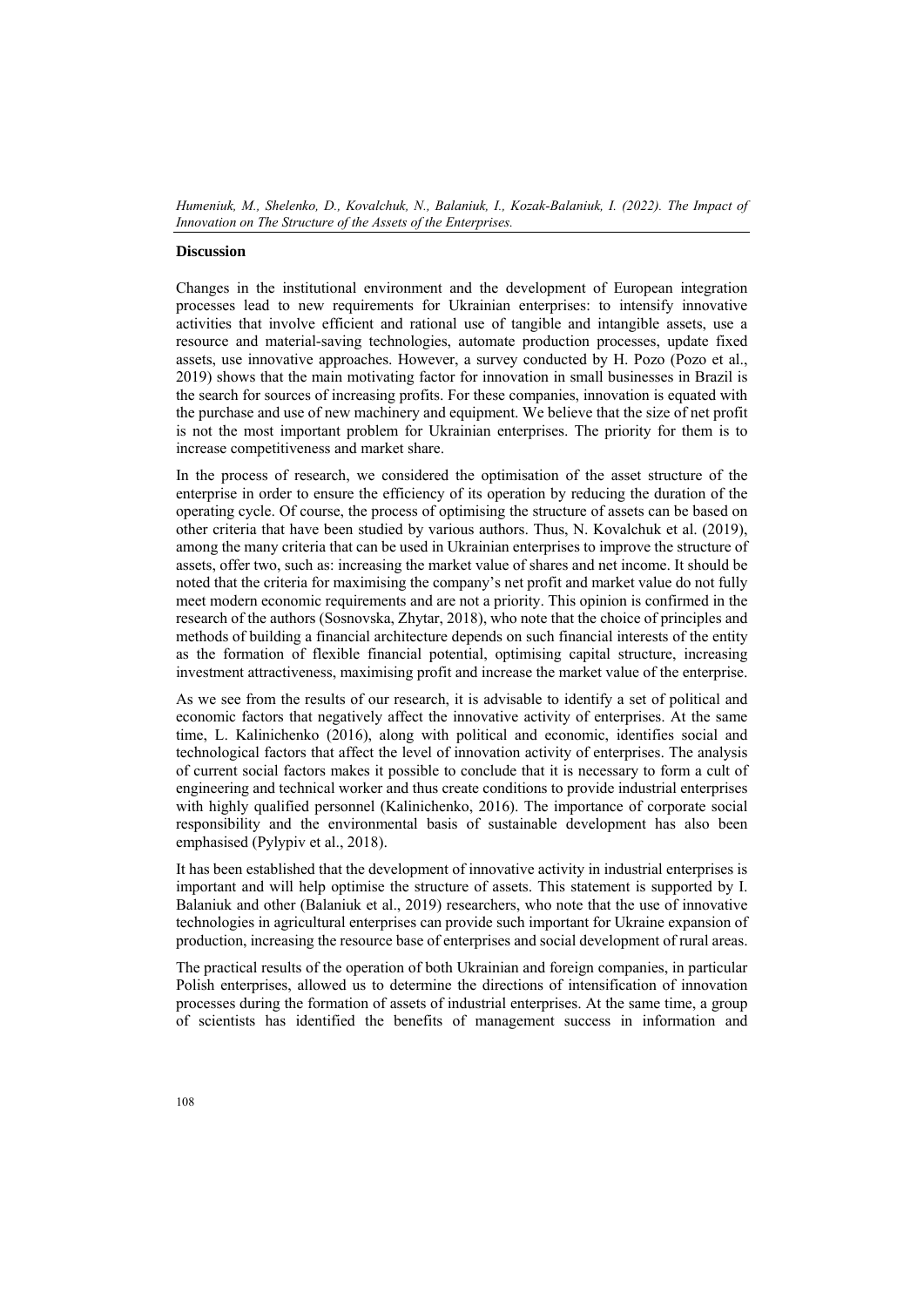telecommunications companies and companies specialising in professional, scientific and technical activities in Ukraine and Poland (Mamatova et al., 2020).

The forecasted trends of changes in the analysed indicators, obtained using the method of alternative estimates, show that for industrial enterprises, the ratio between non-current and current assets is 80:20, which allows to optimise the duration of the operating cycle and the volume of innovation. According to Kirdina, O. (2013), the optimisation of the ratio of current and non-current assets should be based on the following principles: taking into account the immediate prospects of operating activities and forms of diversification (the volume of current and non-current assets of the enterprise, formed at the initial stage certain reserve potential that will provide opportunities for product growth and diversification of operating activities); ensuring the appropriate ratio for the formed current and non-current assets of the volume, for the structure of production and sales; ensuring the optimal ratio of current and non-current assets to the efficiency of economic activity; providing opportunities for high turnover of assets in the process of their use. We believe that compliance with the above principles in innovative enterprises will contribute to competitiveness and efficiency.

In the business system, business culture is an effective intangible asset. The development of business culture is an important means of improving social and economic relations, which has a significant impact on improving the economic efficiency of the enterprise and improving the economic situation of the country as a whole. An important type of intangible assets is the brand. We support the opinion of Gorovy, D. (2016) that intangible assets should be grouped into three categories, which are most often defined in the financial statements:

- brand (this also includes a design that stands out in the US, Japan, UK, Sweden and other EU countries), marketing research (Russia);
- information: software, patents and research (EU countries, Russia and Ukraine), mineral exploration (Sweden, Japan and the Netherlands), preparation for production (Russia);
- human capital, as well as organisational capital (Japan, EU countries), vocational training (Sweden, Russia).

# **Conclusions**

Thus, during the study, the main goal was realised − to assess the impact of the intensity of innovation of the enterprise on the structure of assets of the enterprise by optimising the production process, which will reduce the duration of the operating cycle.

The following strategic tools were used for this: innovation and investment policy of the enterprise, new knowledge and technologies, new fixed assets, capital of the enterprise and financial resources that invest in tangible and intangible assets, production resources.

This allowed us to obtain the following scientific results: first, to justify the feasibility of increasing the innovative activity of Ukrainian enterprises; secondly, to determine the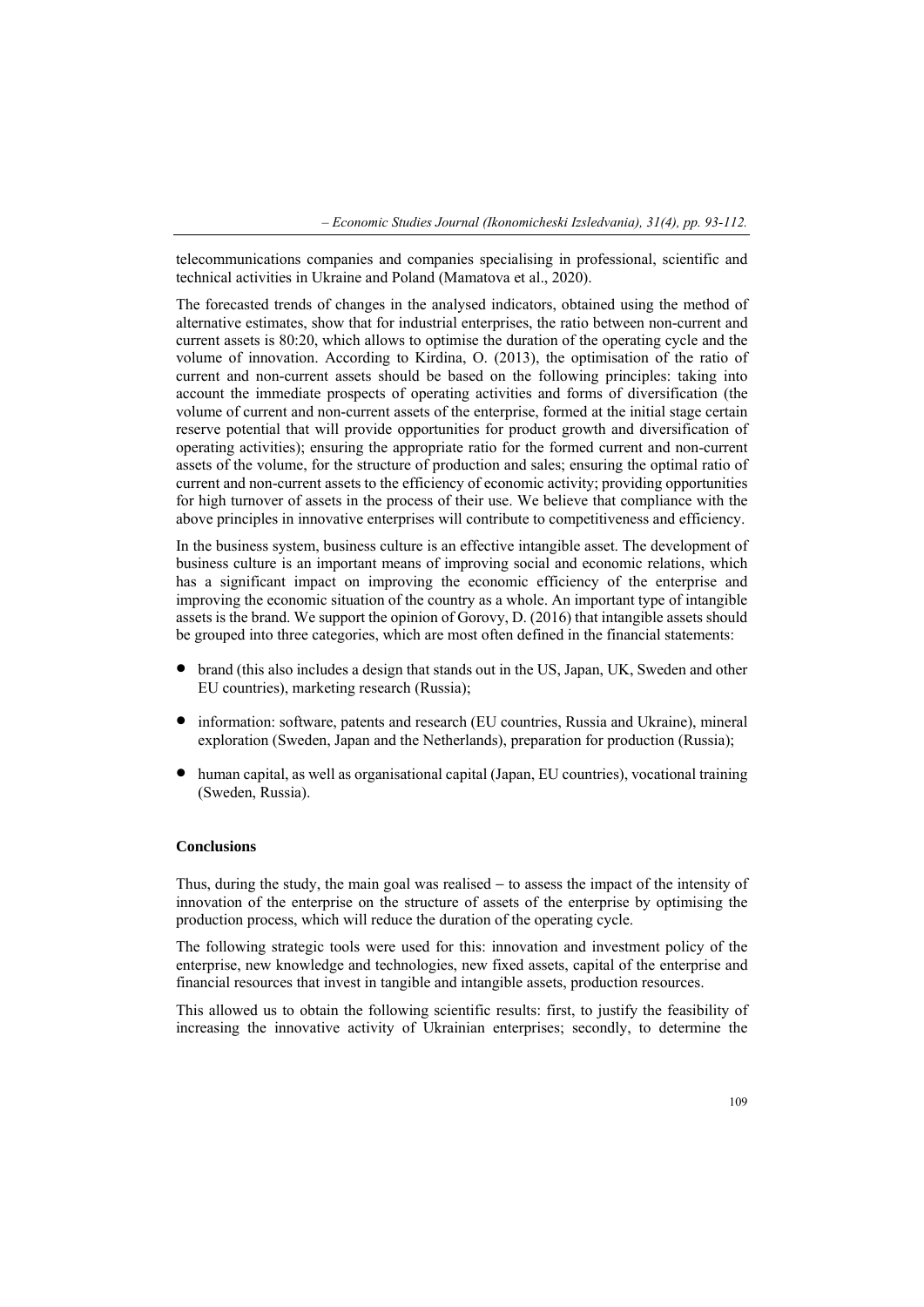optimal ratio of non-current and current assets for these enterprises; thirdly, to indicate the areas of optimisation of current assets.

It has been proved that in the process of improving the efficiency of the enterprise, an important place is occupied by the optimisation of the asset structure. The share of noncurrent assets should be sufficient to ensure their productive use, as well as quality renewal based on the introduction of new technologies.

At the same time, the share of current assets must provide sufficient liquidity and manoeuvrability. The optimisation is associated with the largest reserves of inventory reduction in enterprises, especially in terms of material-intensive production.

At the enterprises it is expedient to form stocks of necessary values within the possible minimum for constant maintenance of continuity of production process that will reduce the expenses of the enterprise connected with storage and damage of stocks. It is necessary to accelerate the sale of products, payments for products sold and services provided to prevent the creation and reduction of receivables.

Given all the advantages and disadvantages that will provide the company with working capital and non-working capital, the optimal ratio between non-current and current assets is 80 : 20. With such an asset structure, companies will be able to implement innovative technologies, improve the production process, increase competitiveness and increase market share.

The practical significance of the obtained results has been confirmed by the presence of such a ratio in the structure of assets of one of the investigated enterprises of ALS "Trembita", which is innovation-active and export-oriented.

#### **References**

- Babenko, V., Romanenkov, Y., Yakymova, L., Nakisko O. (2017). Development of the model of minimax adaptive management of innovative processes at an enterprise with consideration of risks. – Eastern-European Journal of Enterprise Technologies, Vol 5. No. 4 (89), pp. 49-56.
- Bahrova, І., Iudina, O. (2013). The role of innovations in providing resource-saving in the enterprise. Bulletin of Economic Science of Ukraine, N 2, pp. 7-12.
- Balaniuk, I., Kozak, I., Shelenko, D., Balaniuk, S., Kozak-Balaniuk I. (2019). Forecasting of gross agricultural output of agrarian enterprises of Ukraine: case study with STELLA software Economic Studies. – Ikonomicheski Izsledvania, Vol. 28(5), pp. 148-163.
- Bashnianyn, H., Zaviyska, O., Dunas, O., Koropetska, T., Shpargalo, G. (2012). The policy of managing irreversible assets of small and medium-sized enterprises. – Scientific Bulletin of National Forestry University of Ukraine, Ukraine, N 22.8, pp. 162-167.
- Blank, I. (2008). Financial management: textbook. Kyiv: Elga (in Ukraine), 724 pp.

Catalog of leading enterprises of Ukraine: ALS "TREMBITA" [Online]. Available at: <http://rada.com.ua/ukr/catalog/8551> [Accessed 23 January 2021].

- Dudar, T., Melnichenko, V. (2008). Innovation Management: textbook. Ternopil: Economic Thought (in Ukraine), 250 pp.
- Fatkhutdinov, R. (2016). Innovation Management: textbook. St. Petersburg: Peter (in Russian), 400 pp.
- Fedorova, V., Bulygin, O. (2016). Estimation of the efficiency of management of non-current assets of the enterprise. – Economic space, N 112, pp. 177-185.
- Garbar, V. (2020). The Essence and Structure of Innovative Potential of the Enterprise. In: Theoretical and methodological approaches to the formation of a modern system of national and international enterprises,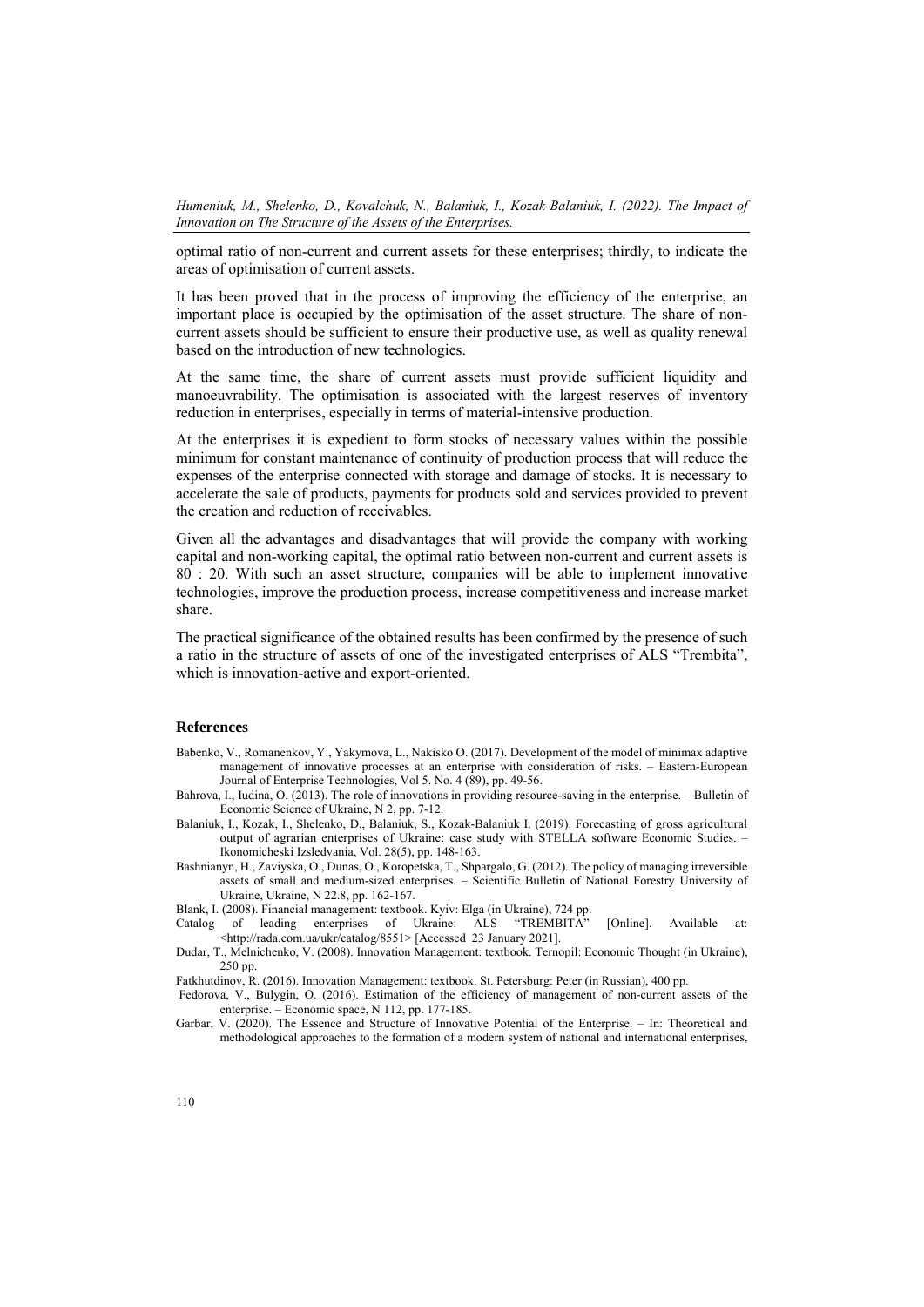organisations and institutions' development, Collective Scientific Monograph, Dallas: LLC Primedia eLaunch, Т.2, pp. 2-12.

- Gorovy, D. (2016). Comparative analysis of the structure of intangible assets of enterprises in Ukraine and the world. – Marketing and innovation management, N 4, pp. 256-268.
- Humeniuk, M. (2016). Economic mechanism for ensuring the effective functioning of agricultural enterprises: monograph. Kyiv: PC Vypol, 196 pp.
- Hura, N., Kirei, O. (2012). Effectiveness of the formation and use of non-current assets. Economy and the state, Ukraine, N 1., pp. 30-32.
- Kalinichenko, L. (2016). Innovative model of Ukraine's development in the conditions of European integration processes. – Scientific Bulletin of Uzhgorod National University. Series: International Economic Relations and World Economy, 6(1), pp. 139-143.
- Kirdina, O. (2013). Management of current assets of enterprises. Bulletin of the Economy of Transport and Industry, N 43, pp. 133-137.
- Koshelok, H., Koval, V., Belik, D. (2015). Theoretical bases of optimisation of the structure of working capital of the enterprise. – Foreign Trade: Economics, Finance, Law, N 1, pp. 50-57.
- Kovalchuk, N., Marych, M., Popova, L., Viknianska, A. (2019). Modeling of the optimal structure of meat processing enterprises. – Financial and credit activity: problems of theory and practice, Vol. 4(31), pp. 270- 278.
- Lamberti, E., Caputo М., Cammarano А., Michelino F. (2016). Investigating the relationship between open business models and intangible assets. – International Journal of Management and Enterprise Development, Vol. 15, N 2/3, pp. 147-173.
- Liu, B., Zhao, H., Sheng, M., Cui, Y. (2019). Research on the optimisation of asset structure and the promotion of enterprise value. – In: Sugumaran, V., Xu, Z., P. S., Zhou, H. (eds.). Application of Intelligent Systems in Multi-modal Information Analytics. MMIA 2019. Advances in Intelligent Systems and Computing, Vol. 929. Springer, Cham.
- Lousã, E. P. (2013). Liderança empreendedora e cultura de inovação em organizações de base tecnológica e análise comparativa entre setores de atividade. A dissertation submitted in fulfillment of the requirements of the doctor of philosophy, University of Coimbra, Faculty of Psychology and Education Sciences, Portugal.
- Mamatova, T., Chykarenko, I., Moroz, E., Yepifanova, I., Kudlaieva N. (2020). Management of enterprises and organisations under the conditions of sustainable development. – International Journal of Management, 11 (4), pp. 151-159.
- Mizina, O., Panibratchenko, K. (2010). Improving approaches to assessing the effectiveness of using property of an enterprise. – Economics and management organisation, N 2. pp. 66-72.
- Nosach, I., Lebedeva, D. (2019). Optimisation of the structure of assets of domestic airlines. Business Inform, N 1, pp. 249-254.
- OECD. (2015). OECD Innovation strategy 2015: An agenda for policy action, Paris: Organisation for Economic Co-operation and Development. [Online]. Available at: <https://www.oecd.org/innovation/innovationimperative.htm.> [Accessed 2 February 2021].
- Pozo, H., Akabane, G., Tachizava, T. (2019). Innovation and technology processes in micro and small business. Cogent Business & Management, Vol. 6. [Online]. Available at: <https://www.tandfonline.com/ doi/full/10.1080/23311975.2019> [Accessed 18 March 2021].
- Pylypiv, N. I., Maksymiv, Yu. V., Piatnychuk, I. D. (2018). Conceptual approach to construction of accounting and information provision of social responsibility for business enterprises through the prism of the business partnership system. – Financial and credit activity: problems of theory and practice, Vol. 4., N 27, pp. 201- 211.
- Ramos, J., Anderson, N., Peiró, J. M., Zijlstra, F. (2016). Studying innovation in organisations: a dialectic perspective – introduction to the special issue. – European Journal of Work and Organizational Psychology, 25(4), pp. 477-480.
- Sakhatskyi, P. M., Kazandzhi, A. V. (2017). Theoretical–methodical bases of estimation of management effectiveness of enterprise productive activity. – Financial and credit activity: problems of theory and practice, Vol. 1, N 22, pp. 135-141.
- Sas, L. (2019). Economic aspects of technological renewal of production in agricultural enterprises: monograph. Ivano-Frankivsk: Vasyl Stefanyk Precarpathian National University, 500 pp.
- Sosnovska, O., Zhytar, M. (2018). Financial architecture as the base of the financial safety of the enterprise. Baltic Journal of Economic Studies, Vol. 4., N 4, pp. 334-340.
- State Statistics Service of Ukraine. (2020). Scientific and innovative activity of Ukraine 2019: statistical collection. Kyiv (in Ukraine), 101 pp.